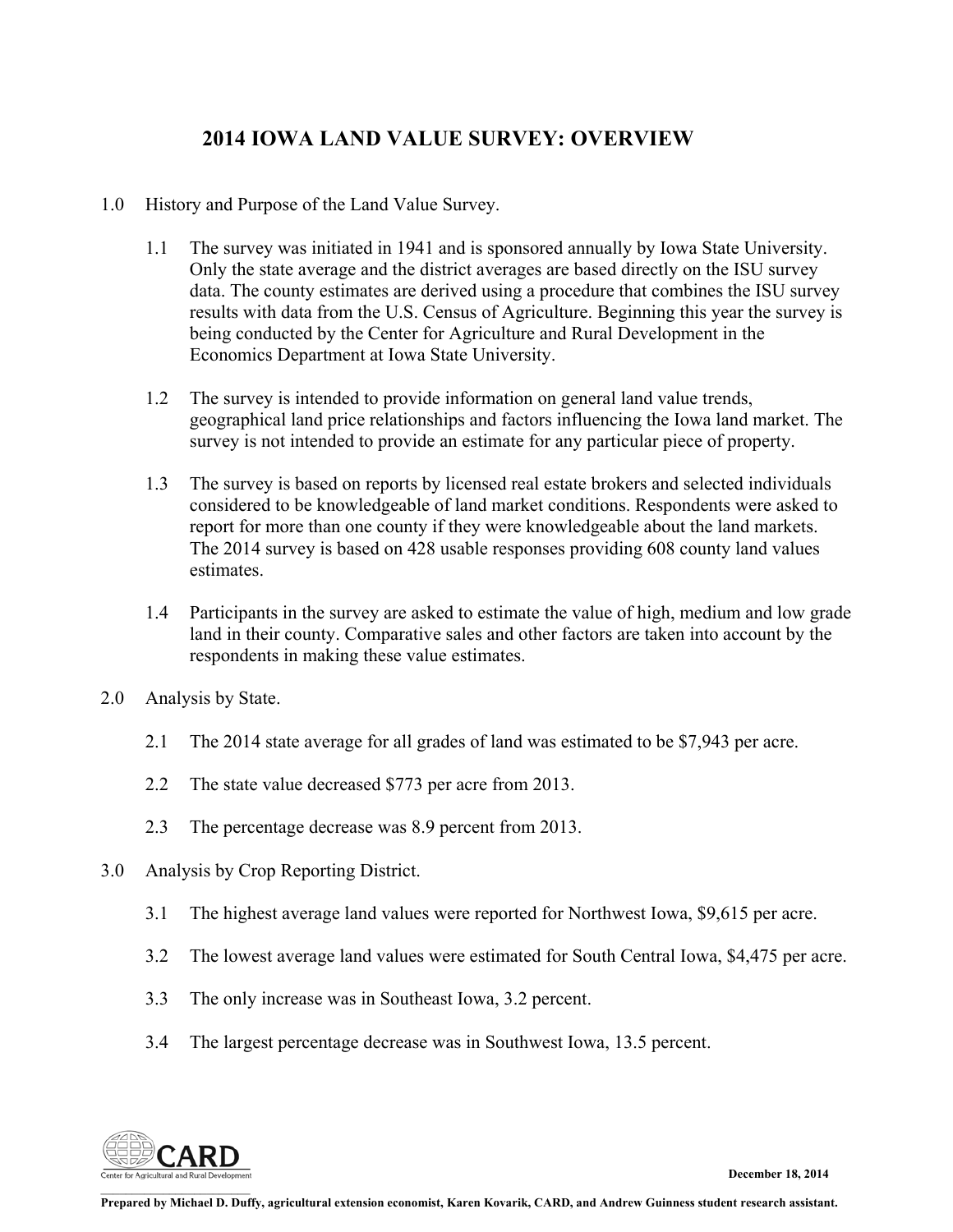- 4.0 Analysis by Counties.
	- 4.1 The highest value was estimated for Scott County, \$11,618 per acre.
	- 4.2 The lowest value was in Decatur County, \$3,587 per acre.
	- 4.3 The greatest dollar increase was \$199 in Washington County. Keokuk County had the highest percentage increase (2.4 percent).
	- 4.4 The largest dollar decrease was in O'Brien County, \$1,684. The highest percentage decrease was 15.2 percent in Worth County.
- 5.0 Analysis by Quality of Land.
	- 5.1 Low grade land in the state averaged \$4,878 per acre and showed a 7.9 percent decrease or \$420 per acre.
	- 5.2 Medium grade land averaged \$7,359 per acre and showed an 8.5 percent decrease or \$688 per acre.
	- 5.3 High grade land averaged \$9,854 per acre and showed a decrease of 9.0 percent or \$974 per acre.
- 6.0 Major Factors Influencing the Real Estate Market.

Most of the survey respondents listed positive and/or negative factors influencing the land market. Of these respondents 83 percent listed at least one positive factor and 89 percent listed at least one negative factor. The respondents listed multiple factors in most cases.

- 6.1 There were 6 positive factors listed by over 10 percent of the respondents who provided at least 1 positive factor. The most frequently mentioned factor was low interest rates, mentioned by 62 percent of the respondents. Land availability was the second most frequently mentioned positive factor, being mentioned by 28 percent of the respondents. Other frequently mentioned positive factors included, cash/credit availability (21 percent), good yields (18 percent), and good livestock returns (18 percent).
- 6.2 There were only 3 negative factors listed by more than 10 percent of the respondents who identified at least one negative factor. The most frequently mentioned negative factor affecting land values was the lower commodity prices, mentioned by 94 percent of the respondents. High input prices were the second most frequently mentioned negative factor (20 percent). An uncertain agricultural future was mentioned by 14 percent of the respondents.
- 7.0 Number of Sales Compared to Previous Year.

Over half, (60 percent) of the respondents reported lower sales in 2014 relative to 2013. On the other end of the spectrum, just 11 percent reported more sales and 29 percent reported the same level of sales in 2014 relative to 2013.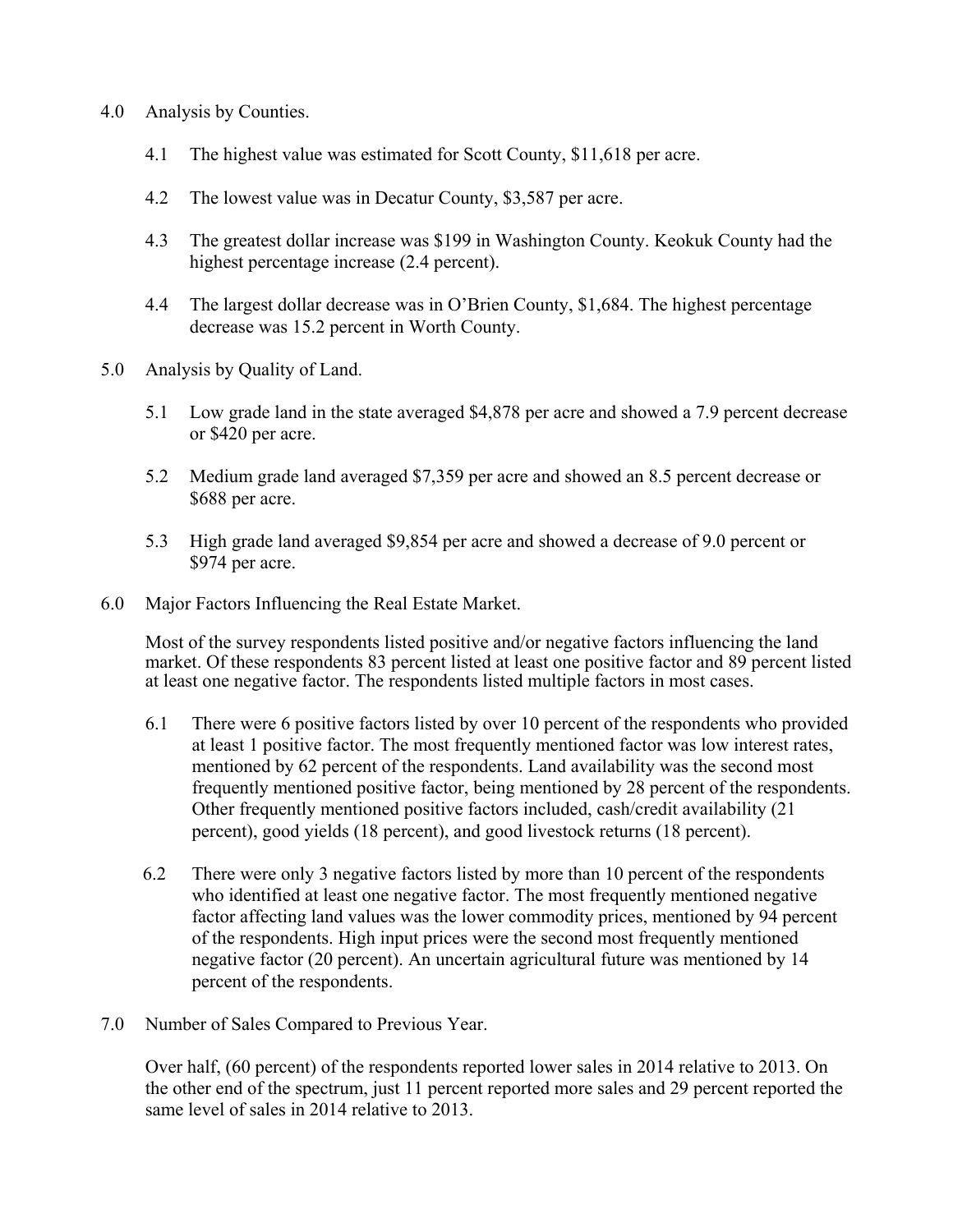#### 8.0 Land Sales by Buyer Category.

The 2014 survey asked respondents what percent of the land was sold to four categories of buyers: existing farmers, investors, new farmers, or other.

- 8.1 The majority of farmland sales, 78 percent, were to existing farmers. Investors represented 18 percent of the sales. New farmers represented 3 percent of the sales, and other purchasers were 1 percent of sales.
- 8.2 Sales to existing farmers by Crop Reporting Districts ranged from 82 percent in Northwest, Northeast and West Central to 61percent in South Central.
- 8.3 Sales to investors were highest in South Central (33 percent). Northeast reported the lowest investor activity (13 percent).

#### 9.0 Interpretation of the Survey Results.

The Iowa State University land value survey reported an 8.9 percent decrease in farmland values. This is the largest percentage decrease in land values since 1986. In spite of the decrease 2014, Iowa farmland values are more than double what they were 10 years ago, 81 percent higher than 2009 values and 18 percent higher than they were in 2011.

The 2014 survey revealed different conditions within the state. One crop reporting district, southeast, reported an increase in land values, (3.2 percent). Additionally, 7 counties reported higher land values in 2014 relative to 2013.

The results from the 2014 Iowa State University farmland values survey match results from other surveys. The Realtors Land Institute reported land values down 5.4 percent from September 2013 to March 2014 and down an additional 3.4 percent from March 2014 to September 2014. The Federal Reserve Bank of Chicago reported Iowa land values down 4 percent from October 2013 to October 2014. The same survey reported Iowa land values decreased by 4 percent from July to October, 2014. The U.S.D.A. reported Iowa farmland values up 10.4 percent from January 2013 to January 2014. The reason for the discrepancy between U.S.D.A.'s estimate is the time period covered.

The Iowa State University survey also shows changing situations with respect to the Iowa farmland market. The percent of respondents who reported fewer sales is the second highest recorded to date. Conversely, with the exception of 2009, the percent of respondents who reported an increase in sales was the lowest it has ever been.

It is important to remember that the Iowa State University survey is an opinion survey covering the time period from November 2013 to November 2014. When comparing surveys be sure to consider the time period covered. This can be especially relevant in times when the land values are not exhibiting a uniform change.

An opinion survey is just that. It represents the collective opinion of the survey respondents. Most of the respondents will use actual sales to formulate their opinions but each person can choose to weight or discount particular sales as they deem necessary. A study comparing the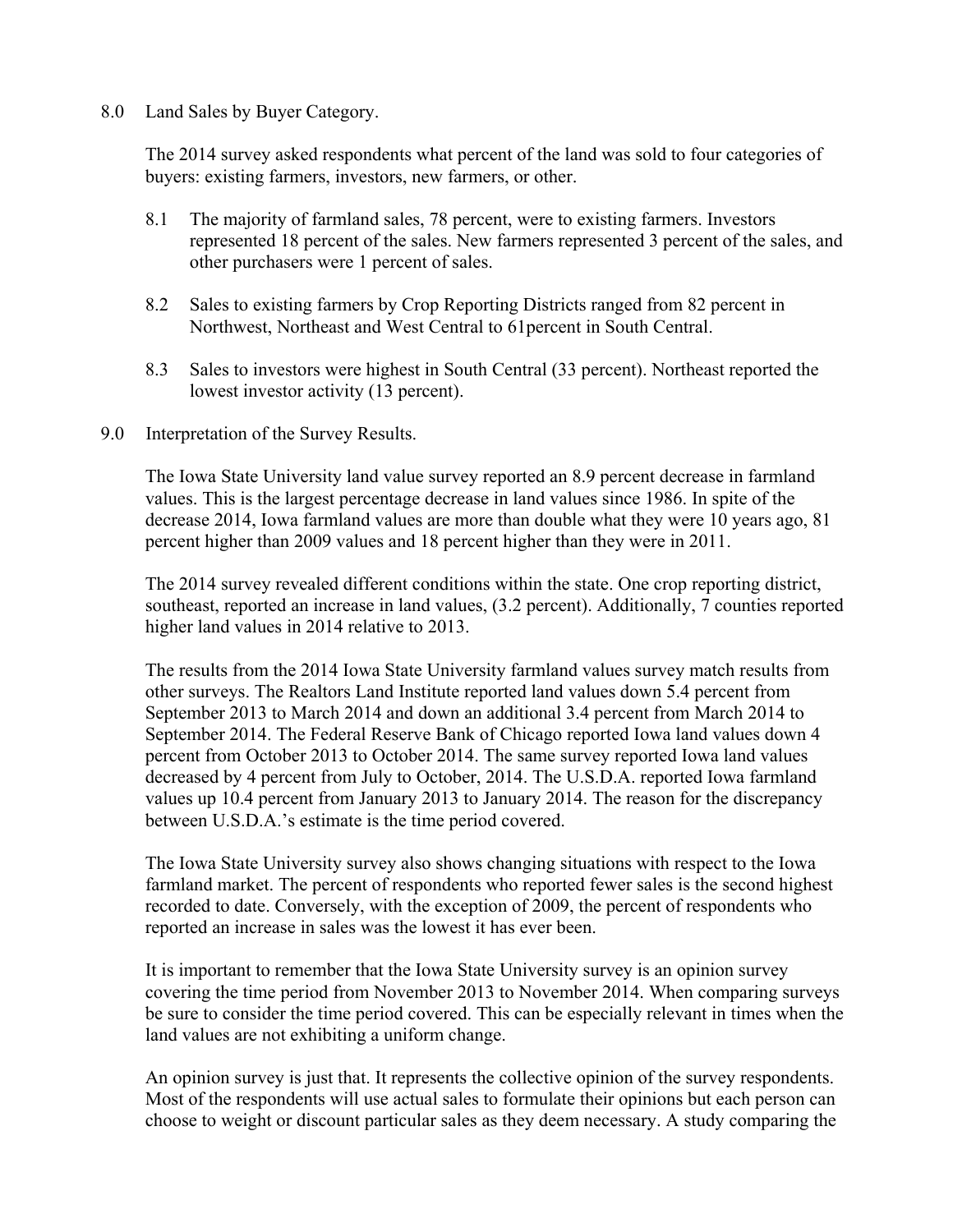Iowa State University opinion survey and actual sales data in Iowa showed that differences were not statistically significant. Some years the opinion was higher and vice versa. For some counties the differences were greater in one year and less in another. So, even though the opinion survey averaged higher than the sales the difference was not statistically significant.

10.0 Outlook for Land Values.

The results of the 2014 Iowa State University farmland value survey are not surprising. Land values are determined by the income and the interest (discount) rate used. Net farm income has been at record high levels the past few years and interest rates have been at record low levels. This combination produced record high farmland values.

Corn and soybean prices started falling in 2013. As a result farm income dropped. The most recent U.S.D.A. net farm income estimate was record high income in 2013 but a 23 percent drop in net farm income for 2014.

A simple regression analysis with farmland values as a function of net farm income shows a one percent decrease in income will produce approximately a one-half percent decrease in farmland values. This relationship is not exact or immediate but there is an extremely strong relationship which indicates what will happen to land values with a change in income.

Interest rates are also an important determinant of farmland values. Some people feel that the interest rates are more important than net income. Such arguments aside, today there are relatively constant, low interest rates and declining net farm income.

The indications from the Federal Reserve Board are that interest rates are not likely to rise until at least mid-2015. They also will likely raise at a slower rate as opposed to an immediate increase.

It appears prices will stabilize somewhere in the mid to upper \$3 range for corn and the lower \$10 range for soybeans. Obviously the prices will move with supply and demand changes but, based on current futures prices, these appear to be the likely long-term ranges. Unfortunately, the current projections show a loss at these prices. Preliminary Iowa State University cost of production estimates for 2015 indicate a loss of over a \$1 per bushel for soybeans and \$.50 per bushel for corn with average costs and yields. Costs of production, especially rents, have increased considerably over the past several years. Higher commodity prices led to higher incomes which led to increases in rents. Rents will change with income but they will decline slower as incomes drop. How long it will take for the rents to adjust to the lower commodity prices remains to be seen. But, until they adjust profitable production is unlikely and land values will continue to be under downward pressure.

In the 2014 Iowa State University farmland survey 94 percent of the respondents identified lower commodity prices as a major negative factor on farmland values. This is the highest percentage ever recorded where respondent listed a particular negative factor. Another 20 percent of the respondents identified higher input costs as a major negative factor on farmland prices. Where these two components of farmland value reach an equilibrium will significantly influence how much more land values will adjust.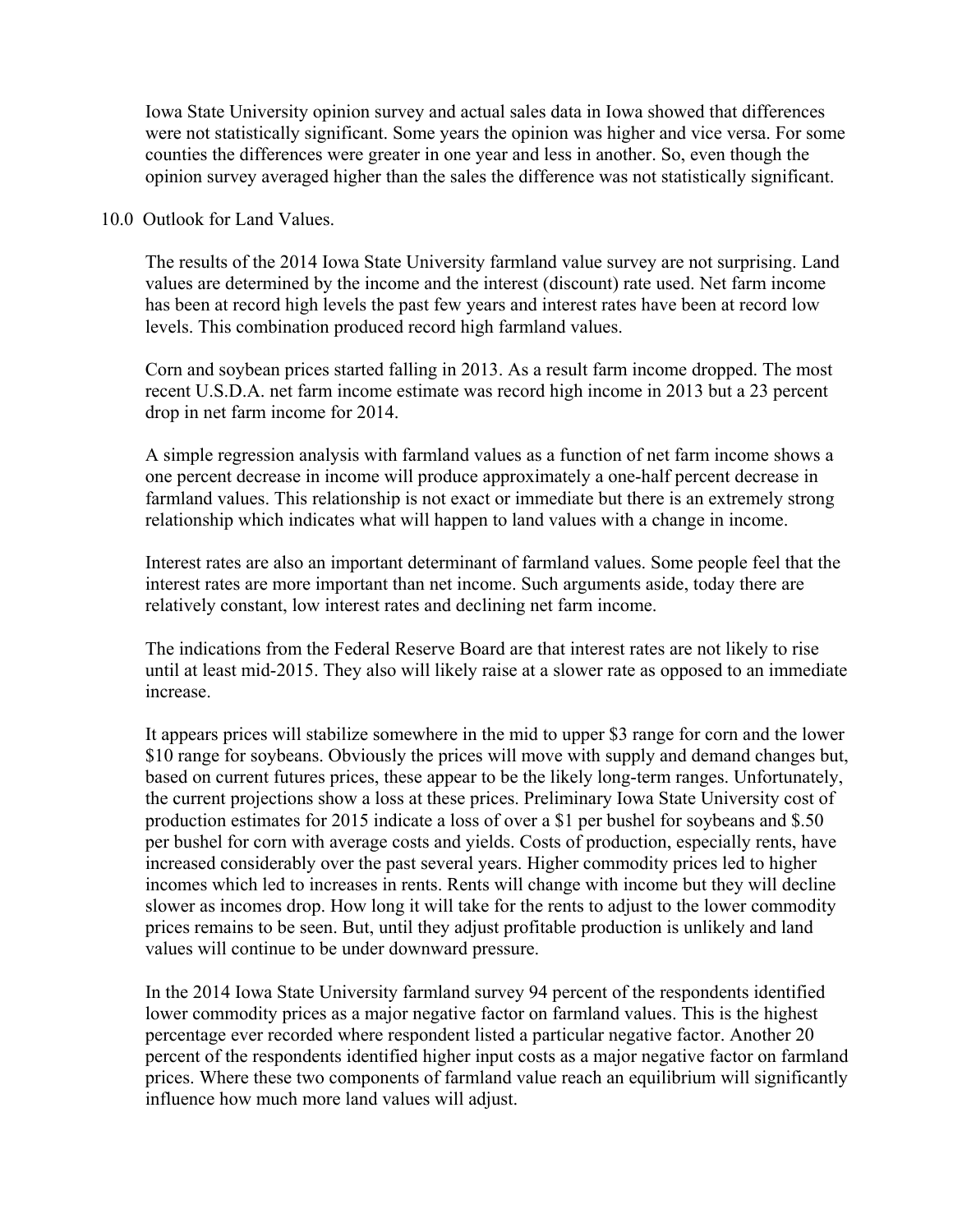Iowa farmers made record income over the past several years. A major question is what they did with that income. Some farmers appear to have saved it or paid down existing debt but other farmers appear to have parlayed the income into more debt with additional land, new machinery, buildings and so forth. Many people are concerned there has been a significant amount of debt incurred over the past several years. This debt is not so much the traditional bank debt but borrowing from other sources.

Some of the survey respondents reported strong auction sales where existing farmers were aggressively bidding for neighboring properties or some other particularly desirable parcel. These buyers appeared to have the money and to that extent they will provide support for the land market. But, as the survey indicated, land sales in general are down possibly reflecting an uncertain attitude or lack of credit.

The Iowa farmland market appears to have peaked for the foreseeable future. Land values in southeast Iowa are still increasing but this could be due to relatively favorable weather in 2014. In addition during 2012 southeast Iowa experienced a drought and farmland price increases that year were considerably less than the rest of the state.

Commodity prices appear to have moved to a new plateau. The exact level isn't known but in all likelihood it will be higher than a decade ago. The new plateau is due in part to a demand shift to use agricultural commodities for energy and due to increased demand for feed grains worldwide.

Iowa farmland values increased rapidly as net farm income increased and with historically low interest rates. It appears the level of net farm income was over estimated and farmland values are adjusting to these new expectations.

It is not possible to say where the farmland values will stabilize. But, the odds of commodity prices collapsing, interest rates rapidly increasing and/or land values collapsing are not high. The odds are not zero but it doesn't appear these events will occur for the foreseeable future.

A more likely scenario is that farmland values will return to more normal changes experienced over the past century. Since 1910 Iowa farmland values have averaged a 5.0 percent increase per year. Farmland values have increased 73 percent of the years, decreased 24 percent of the years and remained unchanged for 3 years between 1910 and 2014.

There have been three 'golden' eras for Iowa land values over the past 100 years. The first one ended in a long, drawn out decline in land values from 1921 to 1933, the second golden era ended with a sudden collapse from 1981 to 1986. The third golden era appears to be ending with an orderly adjustment as opposed to a sudden collapse.

Iowa State University does not discriminate on the basis of race, color, age, ethnicity, religion, national origin, pregnancy, sexual orientation, gender identity, genetic information, sex, marital status, disability, or status as a U.S. veteran. Inquiries can be directed to the Interim Assistant Director of Equal Opportunity and Compliance, 3280 Beardshear Hall, (515) 294-7612.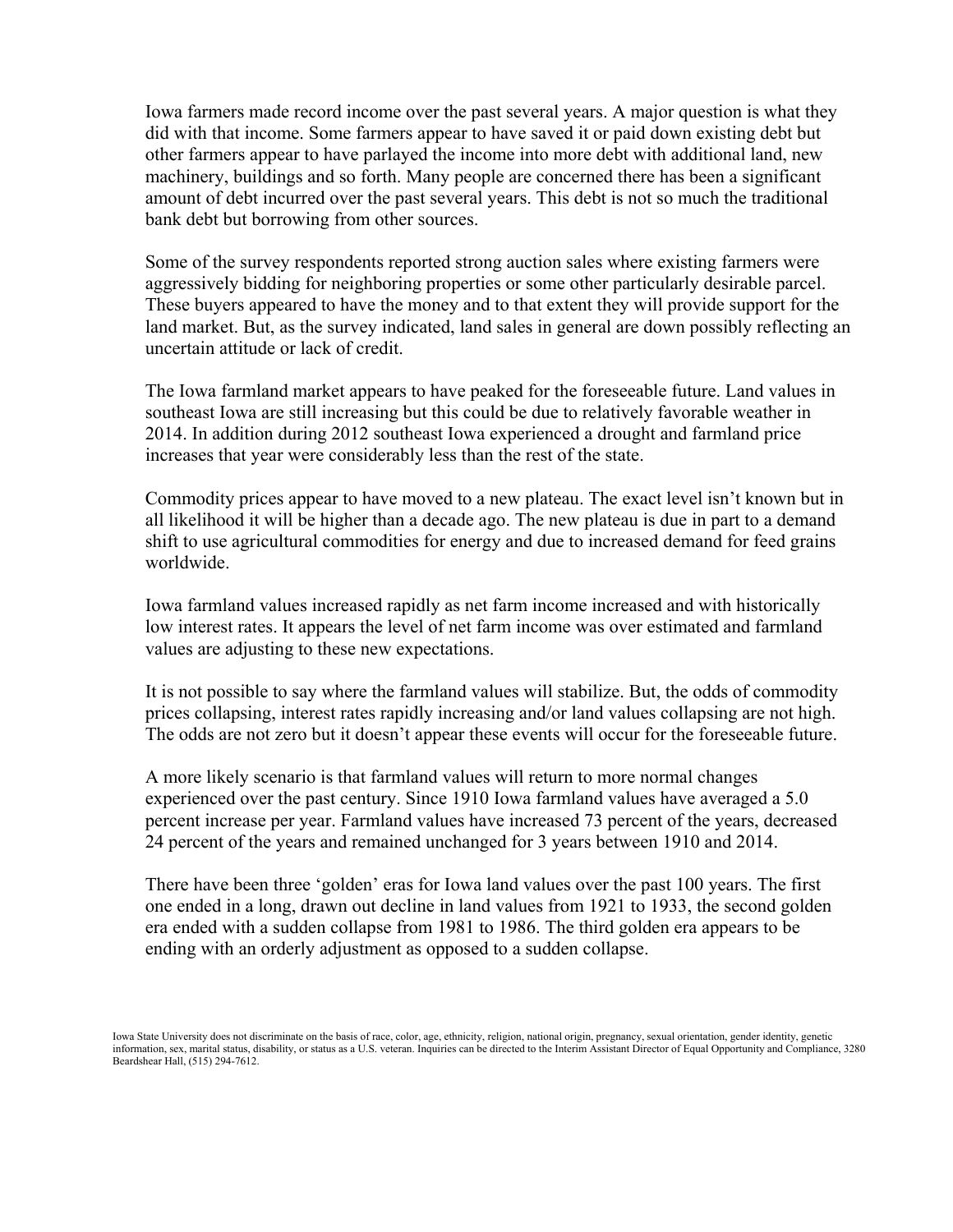| <b>Dollar</b><br>Value<br>Percentage<br>Per Acre<br><b>Change</b><br>Change<br>1970<br>419<br>$\boldsymbol{0}$<br>0.0<br>11<br>1971<br>430<br>2.6<br>52<br>12.1<br>1972<br>482<br>635<br>153<br>31.7<br>1973<br>834<br>199<br>31.3<br>1974<br>1095<br>31.3<br>1975<br>261<br>1976<br>1368<br>273<br>24.9<br>82<br>1977<br>1450<br>6.0<br>1978<br>196<br>13.5<br>1646<br>1979<br>1958<br>312<br>19.0<br>1980<br>2066<br>108<br>5.5<br>81<br>1981<br>3.9<br>2147<br>1982<br>1801<br>$-346$<br>$-16.1$<br>$-110$<br>1983<br>1691<br>$-6.1$<br>1984<br>1357<br>$-334$<br>$-19.8$<br>1985<br>948<br>$-409$<br>$-30.1$ |
|------------------------------------------------------------------------------------------------------------------------------------------------------------------------------------------------------------------------------------------------------------------------------------------------------------------------------------------------------------------------------------------------------------------------------------------------------------------------------------------------------------------------------------------------------------------------------------------------------------------|
|                                                                                                                                                                                                                                                                                                                                                                                                                                                                                                                                                                                                                  |
|                                                                                                                                                                                                                                                                                                                                                                                                                                                                                                                                                                                                                  |
|                                                                                                                                                                                                                                                                                                                                                                                                                                                                                                                                                                                                                  |
|                                                                                                                                                                                                                                                                                                                                                                                                                                                                                                                                                                                                                  |
|                                                                                                                                                                                                                                                                                                                                                                                                                                                                                                                                                                                                                  |
|                                                                                                                                                                                                                                                                                                                                                                                                                                                                                                                                                                                                                  |
|                                                                                                                                                                                                                                                                                                                                                                                                                                                                                                                                                                                                                  |
|                                                                                                                                                                                                                                                                                                                                                                                                                                                                                                                                                                                                                  |
|                                                                                                                                                                                                                                                                                                                                                                                                                                                                                                                                                                                                                  |
|                                                                                                                                                                                                                                                                                                                                                                                                                                                                                                                                                                                                                  |
|                                                                                                                                                                                                                                                                                                                                                                                                                                                                                                                                                                                                                  |
|                                                                                                                                                                                                                                                                                                                                                                                                                                                                                                                                                                                                                  |
|                                                                                                                                                                                                                                                                                                                                                                                                                                                                                                                                                                                                                  |
|                                                                                                                                                                                                                                                                                                                                                                                                                                                                                                                                                                                                                  |
|                                                                                                                                                                                                                                                                                                                                                                                                                                                                                                                                                                                                                  |
|                                                                                                                                                                                                                                                                                                                                                                                                                                                                                                                                                                                                                  |
|                                                                                                                                                                                                                                                                                                                                                                                                                                                                                                                                                                                                                  |
| 1986<br>787<br>$-161$<br>$-17.0$                                                                                                                                                                                                                                                                                                                                                                                                                                                                                                                                                                                 |
| 875<br>1987<br>88<br>11.2                                                                                                                                                                                                                                                                                                                                                                                                                                                                                                                                                                                        |
| 1988<br>1054<br>179<br>20.5                                                                                                                                                                                                                                                                                                                                                                                                                                                                                                                                                                                      |
| 85<br>8.1<br>1989<br>1139                                                                                                                                                                                                                                                                                                                                                                                                                                                                                                                                                                                        |
| 75<br>1990<br>1214<br>6.6                                                                                                                                                                                                                                                                                                                                                                                                                                                                                                                                                                                        |
| 5<br>1991<br>1219<br>.4                                                                                                                                                                                                                                                                                                                                                                                                                                                                                                                                                                                          |
| 1992<br>30<br>$2.5\,$<br>1249                                                                                                                                                                                                                                                                                                                                                                                                                                                                                                                                                                                    |
| 1993<br>1275<br>26<br>2.1                                                                                                                                                                                                                                                                                                                                                                                                                                                                                                                                                                                        |
| 1994<br>1356<br>81<br>6.4                                                                                                                                                                                                                                                                                                                                                                                                                                                                                                                                                                                        |
| 1995<br>1455<br>99<br>7.3                                                                                                                                                                                                                                                                                                                                                                                                                                                                                                                                                                                        |
| 1996<br>1682<br>227<br>15.6                                                                                                                                                                                                                                                                                                                                                                                                                                                                                                                                                                                      |
| 155<br>1997<br>9.2<br>1837                                                                                                                                                                                                                                                                                                                                                                                                                                                                                                                                                                                       |
| 1998<br>1801<br>$-36$<br>$-2.0$                                                                                                                                                                                                                                                                                                                                                                                                                                                                                                                                                                                  |
| 1999<br>1781<br>$-20$<br>$-1.1$                                                                                                                                                                                                                                                                                                                                                                                                                                                                                                                                                                                  |
| 2000<br>76<br>4.3<br>1857                                                                                                                                                                                                                                                                                                                                                                                                                                                                                                                                                                                        |
| 69<br>3.7<br>2001<br>1926                                                                                                                                                                                                                                                                                                                                                                                                                                                                                                                                                                                        |
| 2002<br>2083<br>157<br>8.2                                                                                                                                                                                                                                                                                                                                                                                                                                                                                                                                                                                       |
| 2003<br>192<br>9.2<br>2275                                                                                                                                                                                                                                                                                                                                                                                                                                                                                                                                                                                       |
| 2004<br>2629<br>354<br>15.6                                                                                                                                                                                                                                                                                                                                                                                                                                                                                                                                                                                      |
| 2005<br>2914<br>285<br>10.8                                                                                                                                                                                                                                                                                                                                                                                                                                                                                                                                                                                      |
| 2006<br>3204<br>290<br>10.0                                                                                                                                                                                                                                                                                                                                                                                                                                                                                                                                                                                      |
| 2007<br>3908<br>704<br>22.0                                                                                                                                                                                                                                                                                                                                                                                                                                                                                                                                                                                      |
| 560<br>2008<br>14.3<br>4468                                                                                                                                                                                                                                                                                                                                                                                                                                                                                                                                                                                      |
| $-97$<br>2009<br>4371<br>$-2.2$                                                                                                                                                                                                                                                                                                                                                                                                                                                                                                                                                                                  |
| 693<br>15.9<br>2010<br>5064                                                                                                                                                                                                                                                                                                                                                                                                                                                                                                                                                                                      |
| 2011<br>6708<br>1644<br>32.5                                                                                                                                                                                                                                                                                                                                                                                                                                                                                                                                                                                     |
| 23.7<br>2012<br>8296<br>1588                                                                                                                                                                                                                                                                                                                                                                                                                                                                                                                                                                                     |
| 2013<br>8716<br>420<br>5.1                                                                                                                                                                                                                                                                                                                                                                                                                                                                                                                                                                                       |
| 2014<br>7943<br>$-773$<br>$-8.9$                                                                                                                                                                                                                                                                                                                                                                                                                                                                                                                                                                                 |

### **Table 1. Recent Changes in Iowa Farmland Values**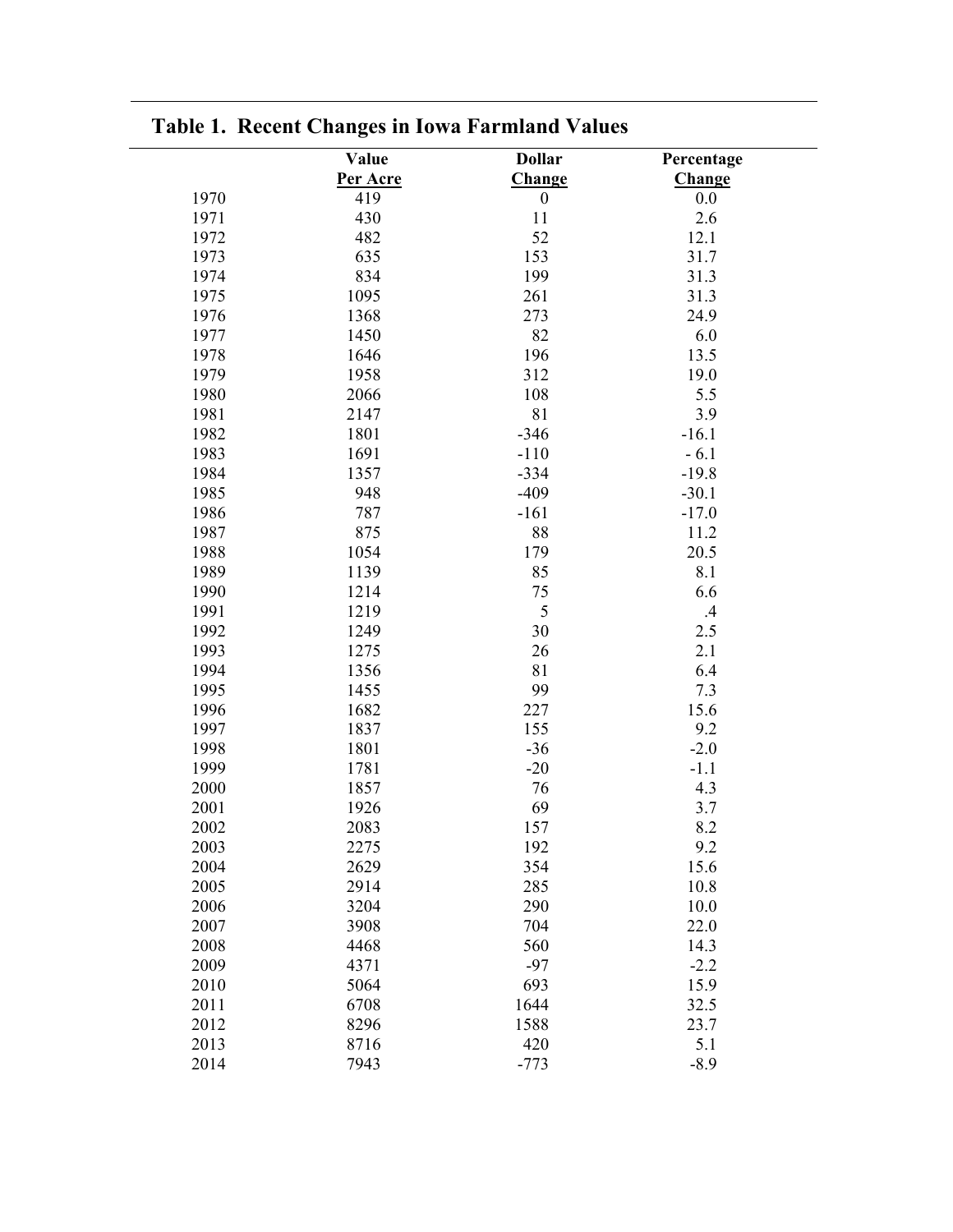| Year                                                                                                                                                    | <b>State</b><br>Average                                                                                                                                   | North-<br>west                                                                                                                  | <b>North</b><br>Central                                                                                                        | North-<br>east                                                                                                                         | West<br>Central                                                                                                                                      | Central                                                                                                                             | East<br>Central                                                                                                                                                   | South-<br>west                                                                                                                                                                                   | South<br>Central                                                                                                                  | South-<br>east                                                                                                                                                           |
|---------------------------------------------------------------------------------------------------------------------------------------------------------|-----------------------------------------------------------------------------------------------------------------------------------------------------------|---------------------------------------------------------------------------------------------------------------------------------|--------------------------------------------------------------------------------------------------------------------------------|----------------------------------------------------------------------------------------------------------------------------------------|------------------------------------------------------------------------------------------------------------------------------------------------------|-------------------------------------------------------------------------------------------------------------------------------------|-------------------------------------------------------------------------------------------------------------------------------------------------------------------|--------------------------------------------------------------------------------------------------------------------------------------------------------------------------------------------------|-----------------------------------------------------------------------------------------------------------------------------------|--------------------------------------------------------------------------------------------------------------------------------------------------------------------------|
| 1986<br>1987<br>2001<br>2002<br>2003<br>2004<br>2005<br>$\substack{2006 \\ 2007}$<br>2008<br>2009<br>2010<br>2011                                       | 787<br>875<br>1926<br>2083<br>2275<br>2629<br>2914<br>3204<br>3908<br>4468<br>4371<br>5064<br>6708                                                        | $\frac{937}{1084}$<br>2240<br>2434<br>2683<br>3118<br>3393<br>3783<br>4699<br>5395<br>5364<br>6356<br>8338                      | 912<br>1055<br>2240<br>2367<br>2514<br>2913<br>3222<br>3478<br>4356<br>4950<br>4827<br>5746<br>7356                            | $\substack{786 \\ 835}$<br>1950<br>2149<br>2347<br>2665<br>2963<br>3187<br>4055<br>4590<br>4464<br>5022<br>6602                        | <b>All Grades</b><br>$\frac{768}{871}$<br>1969<br>2101<br>$\frac{2329}{2728}$<br>3048<br>3410<br>4033<br>4823<br>5466<br>7419<br>9216                | $\frac{930}{1044}$<br>2246<br>2392<br>2652<br>3101<br>3415<br>3716<br>4529<br>5280<br>5026<br>5901<br>7781                          | 1000<br>1053<br>2324<br>2547<br>2715<br>3054<br>3396<br>3725<br>4272<br>4743<br>4796<br>5447<br>7110                                                              | 607<br>676<br>1511<br>1632<br>1774<br>2088<br>2350<br>2580<br>3209<br>3626<br>3559<br>4325<br>5905                                                                                               | 403<br>421<br>1039<br>1211<br>1354<br>1547<br>1793<br>$\frac{1927}{2325}$<br>$\frac{2573}{2537}$<br>2690<br>3407                  | 705<br>782<br>1705<br>1808<br>1979<br>$\frac{2286}{2483}$<br>2849<br>3463<br>$\begin{array}{c} 3913 \\ 3832 \\ 4296 \end{array}$<br>5705                                 |
| 2012<br>2013<br>2014                                                                                                                                    | 8296<br>8716<br>7943                                                                                                                                      | 11404<br>10960<br>9615                                                                                                          | 9560<br>9818<br>8536                                                                                                           | 8523<br>9161<br>8151                                                                                                                   | 9449<br>8424                                                                                                                                         | 9365<br>9877<br>9087                                                                                                                | 8420<br>9327<br>9008                                                                                                                                              | 7015<br>7531<br>6513                                                                                                                                                                             | 4308<br>4791<br>4475                                                                                                              | 6172<br>6994<br>7215                                                                                                                                                     |
| 1986<br>1987<br>2001<br>2002<br>$\frac{2003}{2004}$<br>$\substack{2005 \\ 2006}$<br>2007<br>2008<br>2009<br>2010<br>2011<br>$\frac{2012}{2013}$<br>2014 | 1048<br>1150<br>2407<br>2576<br>2790<br>3193<br>3511<br>3835<br>4686<br>5381<br>5321<br>6109<br>8198<br>10181<br>10828<br>9854                            | 1131<br>1306<br>2588<br>2776<br>3040<br>3537<br>3813<br>4261<br>5313<br>6150<br>6129<br>7283<br>9649<br>12890<br>12824<br>11201 | 1094<br>1260<br>2546<br>2676<br>2817<br>3265<br>3588<br>3834<br>4807<br>5514<br>5371<br>6397<br>8601<br>10765<br>11159<br>9630 | 1048<br>1102<br>2439<br>2625<br>$\frac{2857}{3189}$<br>3522<br>3816<br>4859<br>5415<br>5349<br>6076<br>7994<br>10708<br>11423<br>10083 | <b>High Grade</b><br>1000<br>1125<br>2437<br>2583<br>2820<br>3264<br>3691<br>4072<br>4804<br>5752<br>5552<br>6585<br>8889<br>11128<br>11591<br>10275 | 1154<br>1288<br>2685<br>2848<br>$3121$<br>$3621$<br>3935<br>4263<br>5261<br>6076<br>5939<br>7026<br>9332<br>11139<br>11803<br>10780 | 1343<br>1399<br>2907<br>3105<br>3263<br>3659<br>4069<br>4443<br>5073<br>5674<br>5738<br>$\begin{array}{c} 6152 \\ 8675 \\ 10201 \\ 11631 \\ \end{array}$<br>11034 | 832<br>912<br>1947<br>2117<br>2285<br>2657<br>2925<br>3209<br>3989<br>4642<br>4539<br>5335<br>7418<br>8818<br>9591<br>8482                                                                       | 682<br>688<br>1582<br>1931<br>2121<br>2358<br>2659<br>2663<br>3231<br>3586<br>3710<br>3892<br>5109<br>6437<br>7150<br>6663        | 1120<br>1229<br>2447<br>$\frac{2539}{2783}$<br>$\frac{2783}{3174}$<br>$\frac{3385}{3793}$<br>$\frac{4625}{5346}$<br>5306<br>5862<br>7721<br>$\frac{8879}{9785}$<br>10150 |
| 1986<br>1987<br>2001<br>2002<br>2003<br>2004<br>2005<br>2006<br>$\substack{2007 \\ 2008}$<br>$\frac{2009}{2010}$<br>2011<br>2012<br>2013<br>2014        | 699<br>780<br>1768<br>1924<br>$21\overline{2}3$<br>2457<br>2736<br>3011<br>3667<br>4195<br>4076<br>4758<br>6256<br>7773<br>8047<br>7359                   | 830<br>957<br>2057<br>2278<br>2507<br>2930<br>3199<br>3561<br>4385<br>5023<br>4977<br>5883<br>7708<br>11011<br>9918<br>8698     | 777<br>903<br>2040<br>2142<br>2309<br>2669<br>2982<br>3223<br>4026<br>4568<br>4450<br>5300<br>6713<br>8691<br>8824<br>7874     | 709<br>754<br>1800<br>2010<br>2221<br>2515<br>2834<br>2987<br>3777<br>4339<br>4193<br>4664<br>6290<br>7815<br>8573<br>7591             | <b>Medium Grade</b><br>684<br>776<br>1807<br>1930<br>2167<br>2564<br>2833<br>3213<br>3796<br>4537<br>4371<br>5111<br>6981<br>8619<br>8725<br>7827    | 813<br>$\frac{928}{2013}$<br>2175<br>2438<br>2858<br>3165<br>3458<br>4194<br>4919<br>4615<br>5386<br>7029<br>8466<br>8930<br>8327   | 866<br>$\frac{925}{2125}$<br>2358<br>2543<br>2863<br>3172<br>3501<br>4005<br>4405<br>4465<br>5445<br>6510<br>8128<br>8567<br>8388                                 | 561<br>630<br>1410<br>1522<br>1659<br>1956<br>$\frac{2217}{2442}$<br>3047<br>3425<br>3386<br>4140<br>5553<br>6732<br>7137<br>6108                                                                | 396<br>413<br>1004<br>$\frac{1152}{1307}$<br>1492<br>1725<br>1866<br>2296<br>2527<br>2443<br>2596<br>3353<br>4219<br>4715<br>4318 | $622$<br>$696$<br>$1571$<br>1659<br>1834<br>2118<br>2118<br>2347<br>2679<br>3270<br>3721<br>3535<br>4053<br>5468<br>5685<br>6605<br>6715                                 |
| 1986<br>1987<br>2001<br>2002<br>2003<br>2004<br>2005<br>2006<br>2007<br>2008<br>2009<br>2010<br>2011<br>2012<br>$\frac{2013}{2014}$                     | 377<br>432<br>1170<br>1322<br>1463<br>1713<br>1961<br>2195<br>2656<br>2967<br>2884<br>$\begin{array}{c} 2357 \\ 4257 \\ 5119 \\ 5298 \\ 4878 \end{array}$ | 488<br>571<br>1388<br>1571<br>1808<br>2087<br>2382<br>2566<br>3210<br>3580<br>3490<br>4161<br>5196<br>7162<br>6845<br>6091      | 468<br>553<br>1423<br>1568<br>1682<br>1976<br>2252<br>2500<br>3125<br>3408<br>3281<br>4900<br>6303<br>6421<br>5428             | 405<br>444<br>1208<br>$\frac{1448}{1512}$<br>1816<br>2032<br>2248<br>2853<br>3296<br>3177<br>3517<br>$^{4352}_{5288}$<br>5670<br>5256  | <b>Low Grade</b><br>350<br>419<br>1202<br>1332<br>1500<br>1746<br>1970<br>2293<br>2738<br>3187<br>3134<br>3542<br>4766<br>5877<br>5926               | 475<br>535<br>1416<br>1516<br>1707<br>2028<br>2353<br>2615<br>3004<br>3469<br>3203<br>3724<br>4848<br>5718<br>5918<br>5582          | 460<br>495<br>1404<br>1628<br>1811<br>1998<br>1998<br>2237<br>2505<br>2928<br>3214<br>3240<br>3840<br>4671<br>4671<br>5013<br>5449<br>5479                        | $\frac{290}{341}$<br>918<br>$\frac{996}{1130}$<br>$\begin{array}{c}\n 1354 \\  1354 \\  1614 \\  1729 \\  2175 \\  2298 \\  2286 \\  2060\n \end{array}$<br>2868<br>3824<br>4484<br>4592<br>3860 | 176<br>$\frac{207}{623}$<br>760<br>858<br>1029<br>1252<br>1373<br>1583<br>1757<br>1685<br>1794<br>1984<br>2562<br>2843<br>2808    | 257<br>289<br>871<br>997<br>1063<br>1272<br>1438<br>2131<br>2281<br>2281<br>2281<br>2281<br>2281<br>3325<br>3325<br>3651                                                 |

**Table 2. Average Value Per Acre of Iowa Farmland Listed by Crop Reporting Districts and Grades of Land**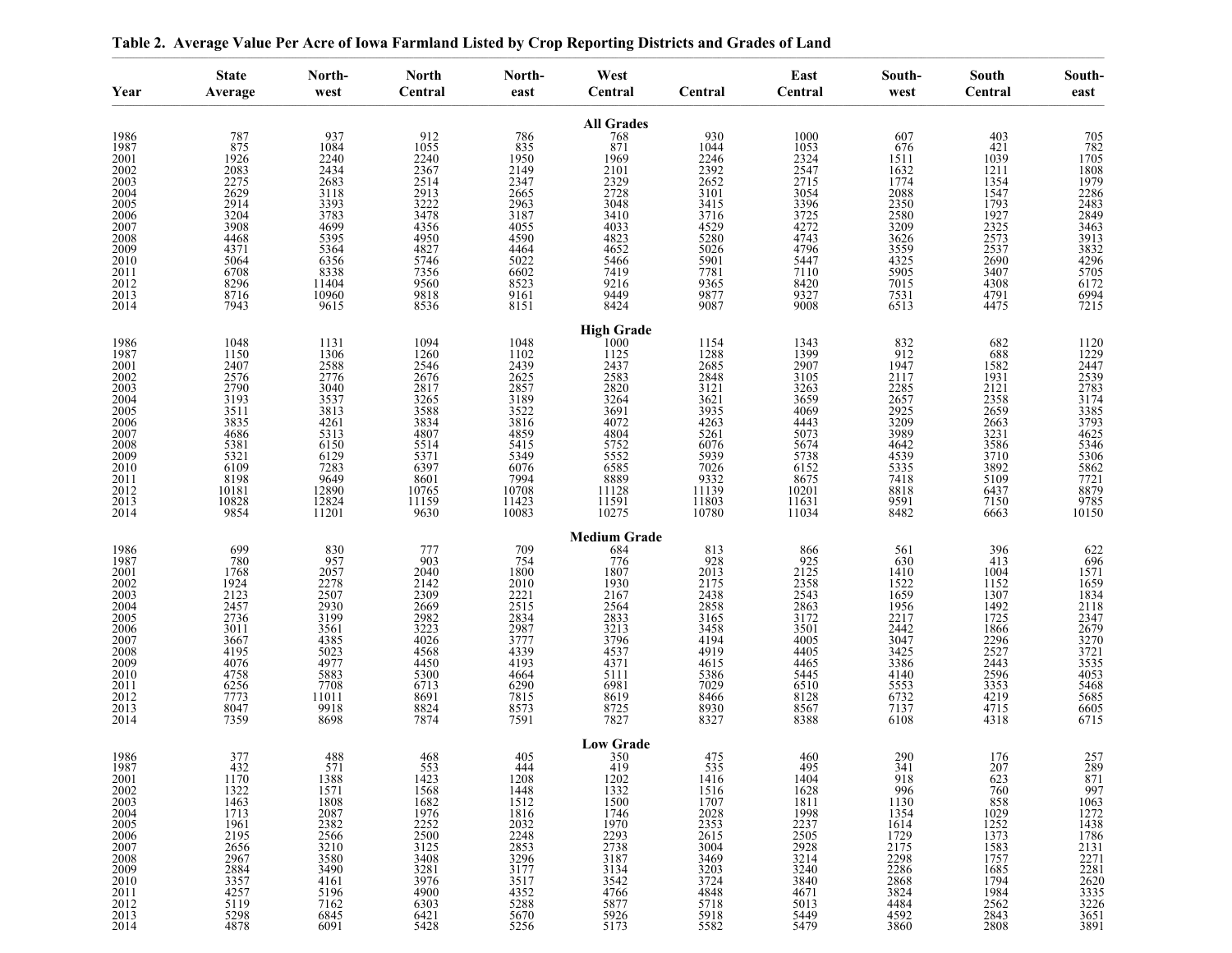|                     | <b>More</b>    | <b>Same</b> | Less |
|---------------------|----------------|-------------|------|
|                     |                | Percent     |      |
| Northwest           | 14             | 41          | 45   |
| North Central       | 17             | 36          | 47   |
| Northeast           | 13             | 34          | 52   |
| West Central        | $\overline{7}$ | 23          | 69   |
| Central             | 8              | 24          | 68   |
| <b>East Central</b> | 14             | 24          | 62   |
| Southwest           | 5              | 9           | 86   |
| South Central       | 8              | 32          | 60   |
| Southeast           | 11             | 27          | 62   |
| <b>STATE</b>        | 11             | 29          | 60   |

### **Level of Sales Activity, 2014**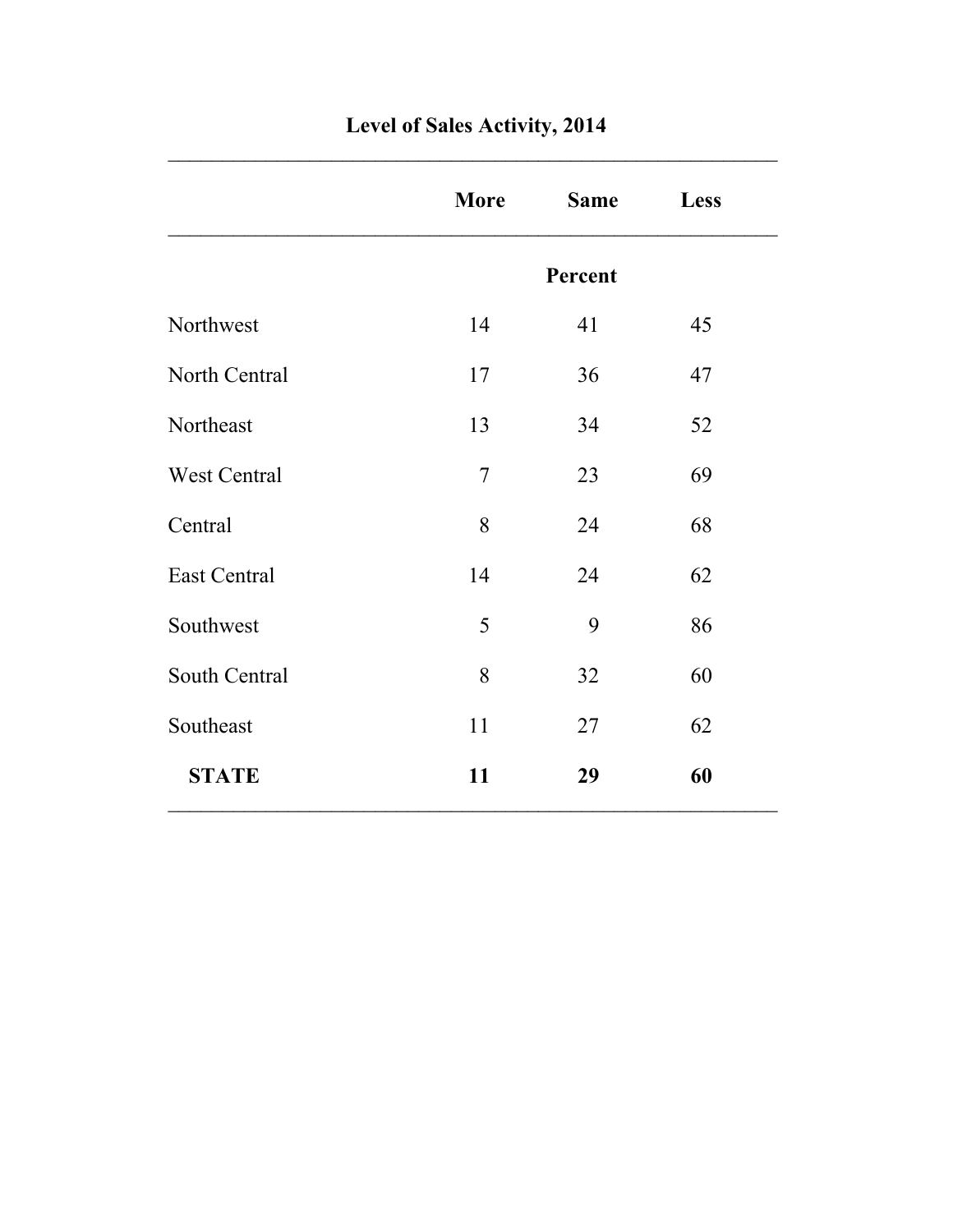|  |  | <b>Iowa Land Purchases, 2014</b> |  |
|--|--|----------------------------------|--|
|--|--|----------------------------------|--|

|               | <b>Existing</b><br><b>Farmers</b> | <b>Investors</b> | <b>New</b><br><b>Farmers</b> | <b>Others</b>  |
|---------------|-----------------------------------|------------------|------------------------------|----------------|
|               |                                   | Percent          |                              |                |
| Northwest     | 82                                | 15               | $\overline{2}$               | $\mathbf{1}$   |
| North Central | 81                                | 16               | $\overline{2}$               | $\mathbf{1}$   |
| Northeast     | 82                                | 13               | 3                            | $\overline{2}$ |
| West Central  | 82                                | 15               | $\overline{2}$               | $\mathbf{1}$   |
| Central       | 79                                | 18               | $\overline{2}$               | $\mathbf{1}$   |
| East Central  | 79                                | 16               | 3                            | $\overline{2}$ |
| Southwest     | 70                                | 24               | $\overline{4}$               | $\mathbf{1}$   |
| South Central | 62                                | 33               | 3                            | $\overline{2}$ |
| Southeast     | 74                                | 14               | 9                            | 3              |
| <b>STATE</b>  | 78                                | 18               | 3                            | $\mathbf{1}$   |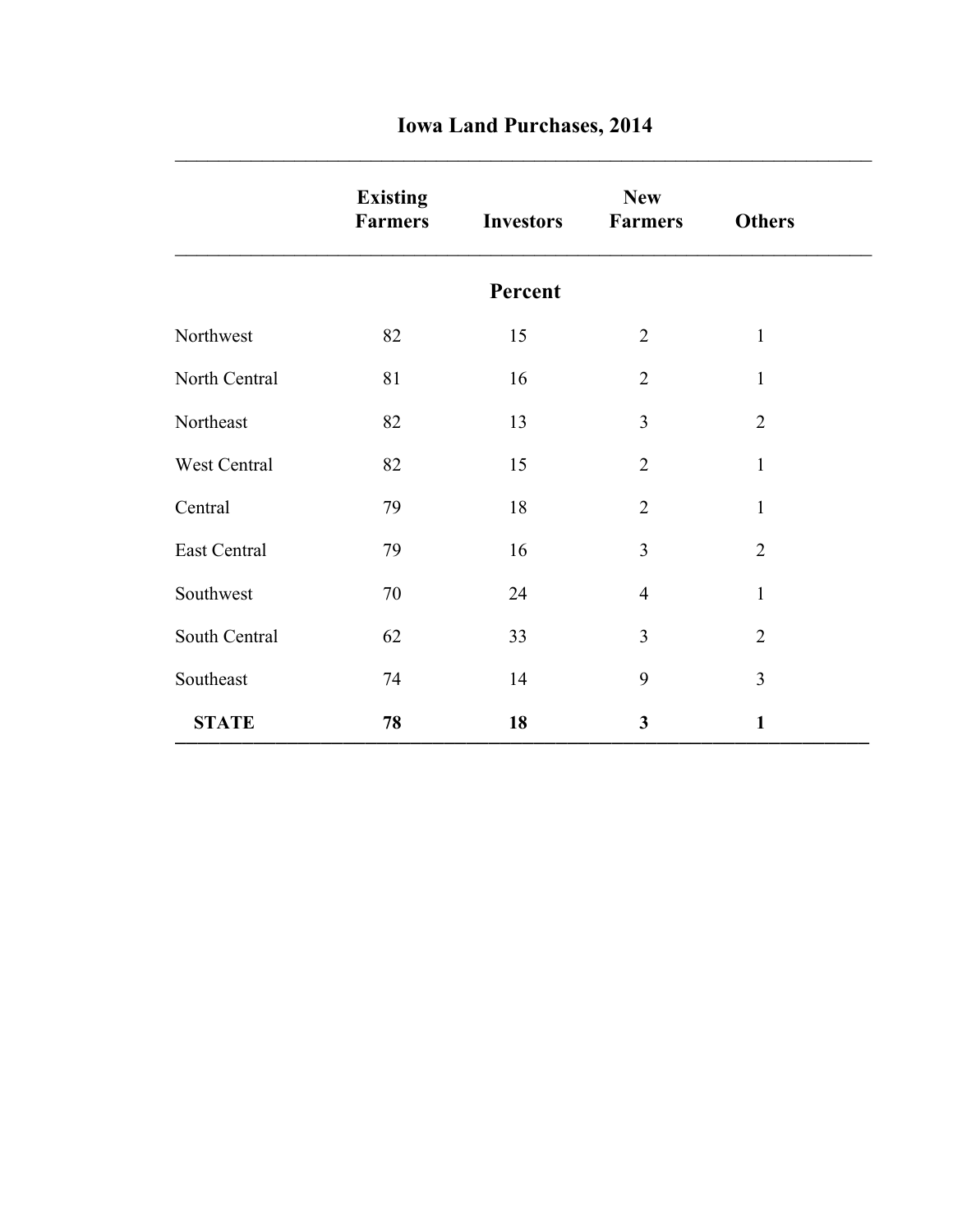# **Comparative Iowa Land Values 2013-2014**

### **By Crop Reporting District:**

|                      | 2014    | 2013              | 2013-2014          |            | <b>County Name</b> | \$/acre  | \$/acre  | \$ change % change |           |
|----------------------|---------|-------------------|--------------------|------------|--------------------|----------|----------|--------------------|-----------|
| <b>District Name</b> | \$/acre | \$/acre           | \$ change % change |            | Harrison           | \$7,930  | \$9,088  | $-$1.158$          | $-12.74%$ |
| Northwest            | \$9,615 | \$10.960          | -\$1.345           | -12.27%    | Henry              | \$7,313  | \$7,433  | -\$120             | $-1.62%$  |
| North Central        | \$8,536 | \$9,818           | -\$1,282           | -13.05%    | Howard             | \$7,211  | \$7,824  | -\$614             | $-7.85%$  |
| Northeast            | \$8.151 | \$9.161           | -\$1.010           | $-11.02%$  | Humboldt           | \$9.356  | \$10.499 | $-$1.144$          | $-10.89%$ |
| <b>West Central</b>  | \$8.424 | \$9.449           | -\$1.024           | $-10.84\%$ | Ida                | \$9.024  | \$10.281 | $-$1,257$          | $-12.23%$ |
| Central              | \$9.087 | \$9.877           | -\$790             | $-8.00\%$  | lowa               | \$8.113  | \$ 8.116 | -\$3               | $-0.04%$  |
| East Central         | \$9.008 | \$9.327           | -\$319             | $-3.42%$   | Jackson            | \$7.108  | \$7.481  | $-$ \$373          | $-4.99%$  |
| Southwest            | \$6,513 | \$7.531           | $-$1,018$          | -13.52%    | Jasper             | \$ 8,402 | \$ 8,375 | \$26               | 0.31%     |
| South Central        | \$4.475 | \$4.791           | -\$317             | $-6.61\%$  | <b>Jefferson</b>   | \$ 5.944 | \$5.904  | \$41               | 0.69%     |
| Southeast            | \$7.215 | \$ 6.994          | \$221              | 3.16%      | Johnson            | \$9.758  | \$9.763  | $-$ \$5            | $-0.05%$  |
| <b>State Average</b> |         | $$7,943$ $$8,716$ | $-5773$            | $-8.87%$   | Jones              | \$ 8,003 | \$ 8.332 | $-$ \$329          | $-3.95%$  |

| <b>By County:</b>  |                 |             |                    |           | <b>NUSSUU</b> I | Φ           | 9,UUD | 31 U, Z J I | /∠∠,ا ⊄-  | -11.99%   |
|--------------------|-----------------|-------------|--------------------|-----------|-----------------|-------------|-------|-------------|-----------|-----------|
|                    | 2014            | 2013        | 2013-2014          |           | Lee             | \$          | 6,953 | \$7,192     | $-$239$   | $-3.32%$  |
| <b>County Name</b> | \$/acre         | \$/acre     | \$ change % change |           | Linn            | \$<br>9,658 |       | \$10,175    | $-$516$   | $-5.08%$  |
| Adair              | 5,978<br>\$     | \$6,884     | $-$907$            | $-13.17%$ | Louisa          | \$<br>8,352 |       | \$8,550     | $-$197$   | $-2.31%$  |
| Adams              | \$<br>5,024     | \$5,564     | $-$540$            | $-9.71%$  | Lucas           | 3,917<br>\$ |       | \$4,010     | $-$ \$93  | $-2.32%$  |
| Allamakee          | \$<br>5,427     | \$5,910     | $-$483$            | $-8.18%$  | Lyon            | \$<br>9,713 |       | \$10,875    | $-$1,162$ | $-10.68%$ |
| Appanoose          | \$<br>3,758     | 3,820<br>\$ | $- $61$            | $-1.61%$  | Madison         | \$<br>6,484 |       | \$7,542     | $-$1,057$ | $-14.02%$ |
| Audubon            | 8,361<br>\$     | \$<br>9,466 | $-$1,105$          | $-11.67%$ | Mahaska         | 7,325<br>\$ |       | 7,366<br>\$ | -\$41     | $-0.55%$  |
| Benton             | \$<br>9,080     | \$9,826     | $-$746$            | $-7.59%$  | Marion          | 6,984<br>\$ |       | \$7,079     | $-$ \$94  | $-1.33%$  |
| <b>Black Hawk</b>  | \$<br>9,982     | \$11,239    | $-$1,256$          | $-11.18%$ | Marshall        | \$<br>8,550 |       | \$<br>8,976 | $-$426$   | $-4.74%$  |
| Boone              | 9,391<br>\$     | \$10,225    | $-$ \$834          | $-8.16%$  | Mills           | \$<br>7,742 |       | \$8,955     | $-$1,213$ | $-13.54%$ |
| <b>Bremer</b>      | \$<br>9,174     | \$10,348    | $-$1,174$          | $-11.34%$ | Mitchell        | \$<br>8,749 |       | \$9,777     | $-$1,028$ | $-10.52%$ |
| <b>Buchanan</b>    | \$<br>8,977     | \$10,113    | $-$1,137$          | $-11.24%$ | Monona          | 7,354<br>\$ |       | \$<br>8,292 | $-$ \$937 | $-11.31%$ |
| Buena Vista        | \$<br>9,618     | \$11,148    | $-$1,529$          | $-13.72%$ | Monroe          | \$<br>5,205 |       | \$<br>5,150 | \$55      | 1.07%     |
| <b>Butler</b>      | 8,769<br>\$     | \$9,904     | $-$1,135$          | $-11.46%$ | Montgomery      | 6,311<br>\$ |       | \$7,260     | $-$ \$949 | $-13.07%$ |
| Calhoun            | \$<br>9,730     | \$10,856    | $-$1,126$          | $-10.37%$ | Muscatine       | \$ 8,736    |       | \$9,076     | $-$ \$339 | $-3.74%$  |
| Carroll            | 8,992<br>\$     | \$10,270    | $-$1,278$          | $-12.45%$ | O'Brien         | \$10,699    |       | \$12,384    | $-$1,684$ | $-13.60%$ |
| Cass               | \$<br>7,343     | \$8,494     | $-$1,150$          | $-13.54%$ | Osceola         | 9,372<br>\$ |       | \$11,002    | $-$1,630$ | $-14.81%$ |
| Cedar              | \$<br>9.<br>327 | \$9,566     | $-$239$            | $-2.50%$  | Page            | 5,760<br>\$ |       | \$6,674     | $-$ \$914 | $-13.69%$ |
| Cerro Gordo        | 8,621<br>\$     | \$10,020    | $-$1,399$          | $-13.96%$ | Palo Alto       | \$8,790     |       | \$9,982     | $-$1,192$ | $-11.94%$ |
| Cherokee           | \$<br>9,238     | \$10,581    | $-$1,342$          | $-12.69%$ | Plymouth        | \$10,011    |       | \$11,366    | $-$1,355$ | $-11.92%$ |
| Chickasaw          | \$<br>7,965     | \$8,700     | $-$735$            | $-8.45%$  | Pocahontas      | \$9,319     |       | \$10,530    | $-$1,211$ | $-11.50%$ |
| Clarke             | 4,163<br>\$     | \$4,228     | $-$ \$65           | $-1.55%$  | Polk            | 8,511<br>\$ |       | \$9,174     | -\$664    | $-7.24%$  |
| Clay               | \$<br>9,071     | \$10,372    | $-$1,300$          | $-12.54%$ | Pottawattamie   | \$<br>8,444 |       | \$9,753     | $-$1,309$ | $-13.42%$ |
| Clayton            | \$<br>6,899     | \$7,814     | $-$ \$915          | $-11.70%$ | Poweshiek       | 8,123<br>\$ |       | \$8,138     | $-$15$    | $-0.18%$  |
| Clinton            | \$<br>7,953     | \$8,153     | $-$200$            | $-2.45%$  | Ringgold        | 4,286<br>\$ |       | \$4,549     | $-$263$   | $-5.78%$  |
| Crawford           | \$<br>8,595     | 9,539<br>\$ | $-$ \$944          | $-9.90%$  | Sac             | 9,544<br>\$ |       | \$10,931    | $-$1,387$ | $-12.69%$ |
| Dallas             | \$<br>8,612     | \$9,718     | $-$1,106$          | $-11.38%$ | Scott           | \$11,618    |       | \$12,413    | $-$795$   | $-6.40%$  |
| Davis              | \$<br>5,073     | \$<br>5,070 | \$3                | 0.06%     | Shelby          | \$8,561     |       | \$9,719     | $-$1,159$ | $-11.92%$ |
| Decatur            | 3,587<br>\$     | 3,628<br>\$ | $-$ \$42           | $-1.14%$  | Sioux           | \$10,817    |       | \$12,296    | $-$1,479$ | $-12.03%$ |
| Delaware           | 8,999<br>\$     | \$9,805     | $-$806$            | $-8.22%$  | Story           | 9,628<br>\$ |       | \$10,566    | $-$ \$938 | $-8.88%$  |
| Des Moines         | \$<br>7,911     | \$8,035     | $-$124$            | $-1.54%$  | Tama            | \$<br>8,560 |       | \$9,145     | $-$584$   | $-6.39%$  |
| Dickinson          | \$<br>8,494     | \$9,798     | $-$1,303$          | $-13.30%$ | Taylor          | \$<br>4,559 |       | \$5,116     | $-$557$   | $-10.88%$ |
| Dubuque            | 7,989<br>\$     | \$8,957     | $-$968$            | $-10.80%$ | Union           | 5,081<br>\$ |       | \$5,487     | $-$406$   | $-7.40%$  |
| Emmet              | \$<br>8,828     | \$10,155    | $-$1,327$          | $-13.06%$ | Van Buren       | \$<br>5,391 |       | 5,406<br>\$ | -\$15     | $-0.28%$  |
| Fayette            | 8,340<br>\$     | \$9,080     | $-$740$            | $-8.15%$  | Wapello         | \$<br>5,978 |       | \$<br>5,903 | \$75      | 1.26%     |
| Floyd              | 8,539<br>\$     | \$9,863     | $-$1,324$          | $-13.42%$ | Warren          | 6,936<br>\$ |       | \$7,420     | $-$483$   | $-6.51%$  |
| Franklin           | \$<br>8,517     | \$9,717     | $-$1,200$          | $-12.34%$ | Washington      | \$<br>9,304 |       | \$9,105     | \$199     | 2.18%     |
| Fremont            | \$<br>6,826     | \$<br>8,021 | $-$1,195$          | $-14.89%$ | Wayne           | \$          | 3,816 | \$3,845     | $-$29$    | $-0.76%$  |
| Greene             | 8,645<br>\$     | \$9,556     | $-$ \$911          | $-9.54%$  | Webster         | 9,405<br>\$ |       | \$10,586    | $-$1,181$ | $-11.15%$ |
| Grundy             | 9,876<br>\$     | \$10,931    | $-$1,055$          | $-9.65%$  | Winnebago       | 7,924<br>\$ |       | \$9,263     | $-$1,338$ | $-14.45%$ |
| Guthrie            | \$<br>7,660     | \$8,576     | $-$916$            | $-10.68%$ | Winneshiek      | 7,139<br>\$ |       | \$7,712     | $-$573$   | $-7.43%$  |
| Hamilton           | \$<br>9,779     | \$10,907    | $-$1,129$          | $-10.35%$ | Woodbury        | 7,600<br>\$ |       | \$8,426     | $-$ \$826 | $-9.80%$  |
| Hancock            | 8,561<br>\$     | \$9,884     | $-$1,324$          | $-13.39%$ | Worth           | \$<br>8,010 |       | \$9,444     | $-$1,434$ | $-15.18%$ |
| Hardin             | \$<br>8.976     | \$9,844     | $-$ \$868          | $-8.81%$  | Wright          | 9,458<br>\$ |       | \$10,786    | $-$1,329$ | $-12.32%$ |
|                    |                 |             |                    |           |                 |             |       |             |           |           |

| By Crop Reporting District: |             |             |                    |           |                    | 2014        | 2013        | 2013-2014          |           |
|-----------------------------|-------------|-------------|--------------------|-----------|--------------------|-------------|-------------|--------------------|-----------|
|                             | 2014        | 2013        | 2013-2014          |           | <b>County Name</b> | \$/acre     | \$/acre     | \$ change % change |           |
| District Name               | \$/acre     | \$/acre     | \$ change % change |           | Harrison           | \$<br>7,930 | \$9,088     | $-$1,158$          | $-12.74%$ |
| Northwest                   | \$9,615     | \$10,960    | $-$1,345$          | $-12.27%$ | Henry              | \$<br>7,313 | \$7,433     | $-$120$            | $-1.62%$  |
| North Central               | \$<br>8,536 | \$9,818     | $-$1,282$          | $-13.05%$ | Howard             | \$<br>7,211 | \$7,824     | $-$ \$614          | $-7.85%$  |
| Northeast                   | \$<br>8,151 | \$9,161     | $-$1,010$          | $-11.02%$ | Humboldt           | \$<br>9,356 | \$10,499    | $-$1,144$          | $-10.89%$ |
| West Central                | \$<br>8,424 | \$9,449     | $-$1,024$          | -10.84%   | Ida                | \$<br>9,024 | \$10,281    | $-$1,257$          | $-12.23%$ |
| Central                     | \$<br>9,087 | \$9,877     | $-$790$            | $-8.00%$  | lowa               | 8,113<br>\$ | \$8,116     | $- $3$             | $-0.04%$  |
| East Central                | \$<br>9,008 | \$9,327     | $-$319$            | $-3.42%$  | Jackson            | 7,108<br>\$ | \$7,481     | $-$373$            | -4.99%    |
| Southwest                   | \$<br>6,513 | \$7,531     | $-$1,018$          | -13.52%   | Jasper             | 8,402<br>\$ | \$8,375     | \$26               | 0.31%     |
| South Central               | \$<br>4,475 | \$<br>4,791 | $-$ \$317          | $-6.61%$  | Jefferson          | 5,944<br>\$ | \$5,904     | \$41               | 0.69%     |
| Southeast                   | 7,215<br>\$ | \$6,994     | \$221              | 3.16%     | Johnson            | 9,758<br>\$ | \$9,763     | $- $5$             | $-0.05%$  |
| State Average               | \$7,943     | \$8,716     | $-$773$            | $-8.87%$  | Jones              | 8,003<br>\$ | \$8,332     | -\$329             | $-3.95%$  |
|                             |             |             |                    |           | Keokuk             | 7,176<br>\$ | \$7,007     | \$169              | 2.41%     |
|                             |             |             |                    |           | Kossuth            | \$<br>9,005 | \$10,231    | $-$1,227$          | $-11.99%$ |
| <b>By County:</b>           | 2014        | 2013        | 2013-2014          |           | Lee                | 6,953<br>\$ | \$7,192     | $-$239$            | $-3.32%$  |
| County Name                 | \$/acre     | \$/acre     | \$ change % change |           | Linn               | \$<br>9,658 | \$10,175    | -\$516             | $-5.08%$  |
| Adair                       | \$<br>5,978 | \$6,884     | $-$907$            | $-13.17%$ | Louisa             | 8,352<br>\$ | \$8,550     | $-$197$            | $-2.31%$  |
| Adams                       | \$<br>5,024 | \$5,564     | $-$540$            | $-9.71%$  | Lucas              | \$<br>3,917 | \$4,010     | $-$ \$93           | $-2.32%$  |
| Allamakee                   | \$<br>5,427 | \$5,910     | -\$483             | $-8.18%$  | Lyon               | 9,713<br>\$ | \$10,875    | -\$1,162           | $-10.68%$ |
| Appanoose                   | \$<br>3,758 | \$3,820     | $-$ \$61           | $-1.61%$  | Madison            | 6,484<br>\$ | \$7,542     | $-$1,057$          | $-14.02%$ |
| Audubon                     | \$<br>8,361 | \$9,466     | $-$1,105$          | $-11.67%$ | Mahaska            | 7,325<br>\$ | \$7,366     | $-$41$             | $-0.55%$  |
| Benton                      | \$<br>9,080 | \$9,826     | -\$746             | $-7.59%$  | Marion             | 6,984<br>\$ | \$7,079     | $-$ \$94           | $-1.33%$  |
| Black Hawk                  | \$<br>9,982 | \$11,239    | $-$1,256$          | -11.18%   | Marshall           | 8,550<br>\$ | \$ 8,976    | -\$426             | $-4.74%$  |
| Boone                       | \$<br>9,391 | \$10,225    | $-$ \$834          | $-8.16%$  | Mills              | 7,742<br>\$ | \$8,955     | $-$1,213$          | $-13.54%$ |
| Bremer                      | \$<br>9,174 | \$10,348    | $-$1,174$          | $-11.34%$ | Mitchell           | 8,749<br>\$ | \$9,777     | $-$1,028$          | $-10.52%$ |
| Buchanan                    | \$<br>8,977 | \$10,113    | $-$1,137$          | -11.24%   | Monona             | 7,354<br>\$ | \$8,292     | -\$937             | $-11.31%$ |
| Buena Vista                 | \$<br>9,618 | \$11,148    | $-$1,529$          | $-13.72%$ | Monroe             | 5,205<br>\$ | \$5,150     | \$55               | 1.07%     |
| Butler                      | 8,769<br>\$ | \$9,904     | $-$1,135$          | $-11.46%$ | Montgomery         | 6,311<br>\$ | \$7,260     | $-$949$            | $-13.07%$ |
| Calhoun                     | \$<br>9,730 | \$10,856    | $-$1,126$          | $-10.37%$ | Muscatine          | 8,736<br>\$ | \$9,076     | -\$339             | $-3.74%$  |
| Carroll                     | \$<br>8,992 | \$10,270    | $-$1,278$          | $-12.45%$ | O'Brien            | \$10,699    | \$12,384    | -\$1,684           | $-13.60%$ |
| Cass                        | \$<br>7,343 | \$8,494     | $-$1,150$          | $-13.54%$ | Osceola            | 9,372<br>\$ | \$11,002    | $-$1,630$          | $-14.81%$ |
| Cedar                       | \$<br>9,327 | \$9,566     | $-$239$            | $-2.50%$  | Page               | \$<br>5,760 | \$6,674     | -\$914             | $-13.69%$ |
| Cerro Gordo                 | \$<br>8,621 | \$10,020    | $-$1,399$          | -13.96%   | Palo Alto          | \$<br>8,790 | \$9,982     | $-$1,192$          | $-11.94%$ |
| Cherokee                    | 9,238<br>\$ | \$10,581    | $-$1,342$          | $-12.69%$ | Plymouth           | \$10,011    | \$11,366    | $-$1,355$          | $-11.92%$ |
| Chickasaw                   | \$<br>7,965 | \$8,700     | $-$735$            | $-8.45%$  | Pocahontas         | \$<br>9,319 | \$10,530    | $-$1,211$          | $-11.50%$ |
| Clarke                      | \$<br>4,163 | \$4,228     | $-$ \$65           | $-1.55%$  | Polk               | \$<br>8,511 | \$9,174     | -\$664             | $-7.24%$  |
| Clay                        | \$<br>9,071 | \$10,372    | $-$1,300$          | $-12.54%$ | Pottawattamie      | 8,444<br>\$ | \$9,753     | $-$1,309$          | $-13.42%$ |
| Clayton                     | 6,899<br>\$ | \$7,814     | $-$ \$915          | $-11.70%$ | Poweshiek          | \$<br>8,123 | \$8,138     | $-$ \$15           | $-0.18%$  |
| Clinton                     | \$<br>7,953 | \$8,153     | $-$200$            | $-2.45%$  | Ringgold           | 4,286<br>\$ | \$4,549     | $-$263$            | $-5.78%$  |
| Crawford                    | 8,595<br>\$ | \$<br>9,539 | $-$944$            | $-9.90%$  | Sac                | 9,544<br>\$ | \$10,931    | $-$1,387$          | $-12.69%$ |
| Dallas                      | \$<br>8,612 | \$<br>9,718 | $-$1,106$          | $-11.38%$ | Scott              | \$11,618    | \$12,413    | $-$795$            | $-6.40%$  |
| Davis                       | \$<br>5,073 | \$5,070     | \$3                | 0.06%     | Shelby             | \$ 8,561    | \$9,719     | $-$1,159$          | $-11.92%$ |
| Decatur                     | \$<br>3,587 | \$3,628     | $-$ \$42           | $-1.14%$  | Sioux              | \$10,817    | \$12,296    | -\$1,479           | $-12.03%$ |
| Delaware                    | \$<br>8,999 | 9,805<br>\$ | $-$ \$806          | $-8.22%$  | Story              | \$<br>9,628 | \$10,566    | -\$938             | $-8.88%$  |
| Des Moines                  | 7,911<br>\$ | \$8,035     | $-$124$            | $-1.54%$  | Tama               | 8,560<br>\$ | \$9,145     | $-$ \$584          | $-6.39%$  |
| Dickinson                   | 8,494<br>\$ | \$9,798     | $-$1,303$          | $-13.30%$ | Taylor             | 4,559<br>\$ | \$5,116     | $-$ \$557          | $-10.88%$ |
| Dubuque                     | 7,989<br>\$ | \$8,957     | $- $968$           | $-10.80%$ | Union              | 5,081<br>\$ | \$<br>5,487 | $-$406$            | $-7.40%$  |
| Emmet                       | 8,828<br>\$ | \$10,155    | $-$1,327$          | $-13.06%$ | Van Buren          | 5,391<br>\$ | \$5,406     | $-$ \$15           | $-0.28%$  |
| Fayette                     | 8,340<br>\$ | \$9,080     | -\$740             | $-8.15%$  | Wapello            | 5,978<br>\$ | \$5,903     | \$75               | 1.26%     |
| Floyd                       | 8,539<br>\$ | \$9,863     | $-$1,324$          | $-13.42%$ | Warren             | 6,936<br>\$ | \$7,420     | $-$483$            | $-6.51%$  |
| Franklin                    | \$<br>8,517 | \$9,717     | $-$1,200$          | $-12.34%$ | Washington         | 9,304<br>\$ | \$9,105     | \$199              | 2.18%     |
| Fremont                     | \$<br>6,826 | \$8,021     | $-$1,195$          | $-14.89%$ | Wayne              | 3,816<br>\$ | \$3,845     | $-$ \$29           | $-0.76%$  |
| Greene                      | 8,645<br>\$ | \$9,556     | $-$ \$911          | $-9.54%$  | Webster            | 9,405<br>\$ | \$10,586    | $-$1,181$          | $-11.15%$ |
| Grundy                      | \$<br>9,876 | \$10,931    | $-$1,055$          | $-9.65%$  | Winnebago          | 7,924<br>\$ | \$9,263     | $-$1,338$          | $-14.45%$ |
| Guthrie                     | \$<br>7,660 | \$8,576     | $-$ \$916          | $-10.68%$ | Winneshiek         | 7,139<br>\$ | \$7,712     | -\$573             | $-7.43%$  |
| Hamilton                    | \$<br>9,779 | \$10,907    | $-$1,129$          | $-10.35%$ | Woodbury           | 7,600<br>\$ | \$8,426     | $-$ \$826          | $-9.80%$  |
| Hancock                     | \$8,561     | \$9,884     | $-$1,324$          | $-13.39%$ | Worth              | \$8,010     | \$9,444     | $-$1,434$          | $-15.18%$ |
|                             |             |             |                    |           |                    |             |             |                    |           |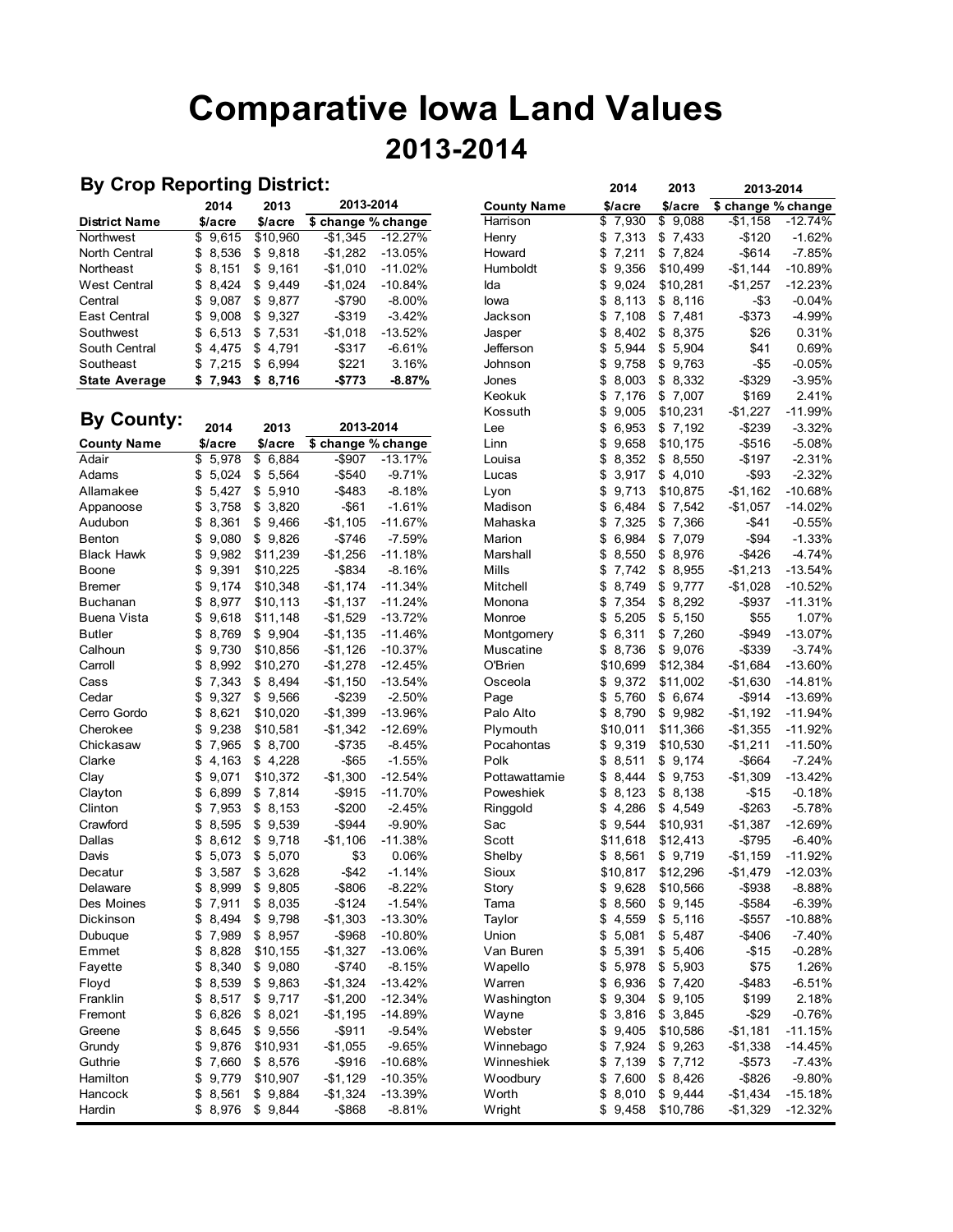## 2014 and 2013 lowa Land Values

| Lyon |                                     | Osceola              |                           | <b>Dickinson</b>                |                         | Emmet                                 |                | Kossuth                    | Winnebago        |                          | Worth                                  |                                 | Mitchell                  |                           | Howard                               |                | Winneshiek        |                              | Allamakee       |                                   |                |                                   |
|------|-------------------------------------|----------------------|---------------------------|---------------------------------|-------------------------|---------------------------------------|----------------|----------------------------|------------------|--------------------------|----------------------------------------|---------------------------------|---------------------------|---------------------------|--------------------------------------|----------------|-------------------|------------------------------|-----------------|-----------------------------------|----------------|-----------------------------------|
|      | 9,713<br>10,875<br>Sioux-<br>10,817 | <b>O'Brien</b>       | 9,372<br>11,002<br>10,699 | 8,494<br>9,798<br>Clay<br>9,071 |                         | 8,828<br>10,155<br>Palo Alto<br>8,790 |                | 9,005<br>10,231            | $tan \omega$ ck  | 7,924<br>9,263           | 8,010<br>9,444<br>Cerro Gordo<br>8,621 |                                 | 8,749<br>9,777<br>Floyd   |                           | 7,211<br>7,824<br>Chickasaw          |                | 7,139<br>7,712    |                              |                 | 5,427<br>5,910                    |                |                                   |
|      | 12,296                              |                      | 12,384                    | 10,372                          |                         | 9,982                                 |                |                            |                  | 8,561<br>9,884           | 10,020                                 |                                 | 8,539<br>9,863            |                           | 7,965<br>8,700                       |                | avette            |                              | Clayton         |                                   |                |                                   |
|      | Plymouth                            | Cherokee             |                           | <b>Buena Vista</b>              |                         | Pocahontas                            |                | Humboldt                   | Wright           |                          | Franklin                               |                                 | <b>Butler</b>             |                           | <b>Bremer</b>                        |                | 8,340             |                              |                 | 6,899                             |                |                                   |
|      | 10,011<br>11,366                    |                      | 9,238<br>10,581           | 9,618<br>11,148                 |                         | 9,319<br>10,530                       |                | 9,356<br>10,499<br>Webster |                  | 9,458<br>10,786          | 8,517<br>9,717                         |                                 | 8,769<br>9,904            |                           | 9,174<br>10,348<br><b>Black Hawk</b> |                | 9,080<br>Buchanan |                              | Delaware        | 7,814                             | Dubuque        |                                   |
|      | Woodbury<br>7,600<br>8,426          | lda                  | 9,024<br>10,281           | Sac<br>9.544<br>10,931          |                         | Calhoun<br>9,730                      |                | 9,405<br>10,586            | Hamilton         | 9,779                    | Hardin                                 | 8,976                           | Grundy<br>9,876<br>10,931 |                           | 9,982<br>11.239                      |                | 8,977<br>10,113   |                              |                 | 8,999<br>9,805                    | 7,989<br>8,957 |                                   |
|      | Monona                              |                      | Crawford                  |                                 | Carroll                 | 10,856                                | Greene         | Boone                      |                  | 10,907<br>Story          |                                        | 9,844<br><b>Marshall</b>        |                           | Tama                      |                                      | <b>Benton</b>  |                   | Linn                         |                 | Jones                             |                | <b>Jackson</b><br>7,108           |
|      | 7,354<br>Z.<br>8,292                |                      |                           | 8,595<br>9,539                  |                         | 8,992<br>10,270                       |                | 8,645<br>9,556             | 9,391<br>10,225  |                          | 9,628<br>10,566                        |                                 | 8,550<br>8,976            |                           | 8,560<br>9,145                       | 9,080<br>9,826 |                   |                              | 9,658<br>10,175 | 8,003<br>8,332                    |                | 7,481<br>Clinton                  |
|      | Harrison                            | 7,930                | Shelby                    | 8,561                           | <b>Audubon</b><br>8,361 | Guthrie                               | 7,660          | Dallas<br>8,612            |                  | Polk<br>8,511            |                                        | Jasper<br>8,402                 |                           | Poweshiek                 | 8,123                                | lowa<br>8,113  |                   | Johnson<br>9,758             |                 | Cedar<br>9,327<br>9,566           |                | 7,953<br>8,153<br>Scott<br>11,618 |
|      |                                     | 9,088                |                           | 9,719                           | 9,466                   |                                       | 8,576          | 9,718                      |                  | 9,174                    |                                        | 8,375                           |                           |                           | 8,138                                | 8,116          |                   | 9,763                        |                 | <b>Muscatine</b>                  |                | 12,413                            |
|      |                                     | <b>Pottawattamie</b> | 8,444<br>9,753            |                                 | Cass<br>7,343<br>8,494  | Adair                                 | 5,978<br>6.884 | Madison                    | 6,484<br>7,542   | Warren<br>6,936<br>7,420 |                                        | <b>Marion</b><br>6,984<br>7,079 |                           | Mahaska<br>7,325<br>7,366 | Keokuk                               | 7,176<br>7,007 |                   | Washington<br>9,304<br>9,105 |                 | 8,736<br>9,076<br>Louisa<br>8,352 |                |                                   |
|      |                                     | <b>Mills</b>         | 7,742                     | Montgomery<br>6,311             |                         | Adams<br>5,024                        |                | Union<br>5,081             | Clarke<br>4,163  |                          | Lucas<br>3,917                         |                                 | Monroe<br>5,205           |                           | Wapello<br>5,978                     | Jefferson      | 5,944             | Henry                        |                 | 18,550<br><b>Des Moines</b>       |                |                                   |
|      |                                     | Fremont              | 8,955                     | 7,260<br>Page                   |                         | 5,564<br>Taylor                       |                | 5,487<br>Ringgold          | 4,228<br>Decatur |                          | 4,010<br>Wayne                         |                                 | 5,150<br>Appanoose        |                           | 5,903<br>Davis                       | Van Buren      | 5,904             |                              | 7,313<br>7,433  | 7,911<br>8,035                    |                |                                   |
|      |                                     |                      | 6,826<br>8,021            | 5,760<br>6,674                  |                         | 4,559<br>5,116                        |                | 4,286<br>4,549             | 3,587<br>3,628   |                          | 3,816<br>3,845                         |                                 | 3,758<br>3,820            |                           | 5,073<br>5,070                       |                | 5,391<br>5,406    | .ee                          | 6,953<br>7,192  |                                   | 412            |                                   |

County estimates of average dollar value per acre for lowa farmland based on U.S. Census  $\searrow$  of Agriculture estimates and the Nov. 1, 2014, lowa Land Value Survey conducted by Center for Agricultural and Rural Development, Iowa State University. The top figure is the estimated Nov. 1, 2014, value; the bottom figure is the estimated Nov. 1, 2013, value.

**SEP CARD** Center for Agricultural and Rural Development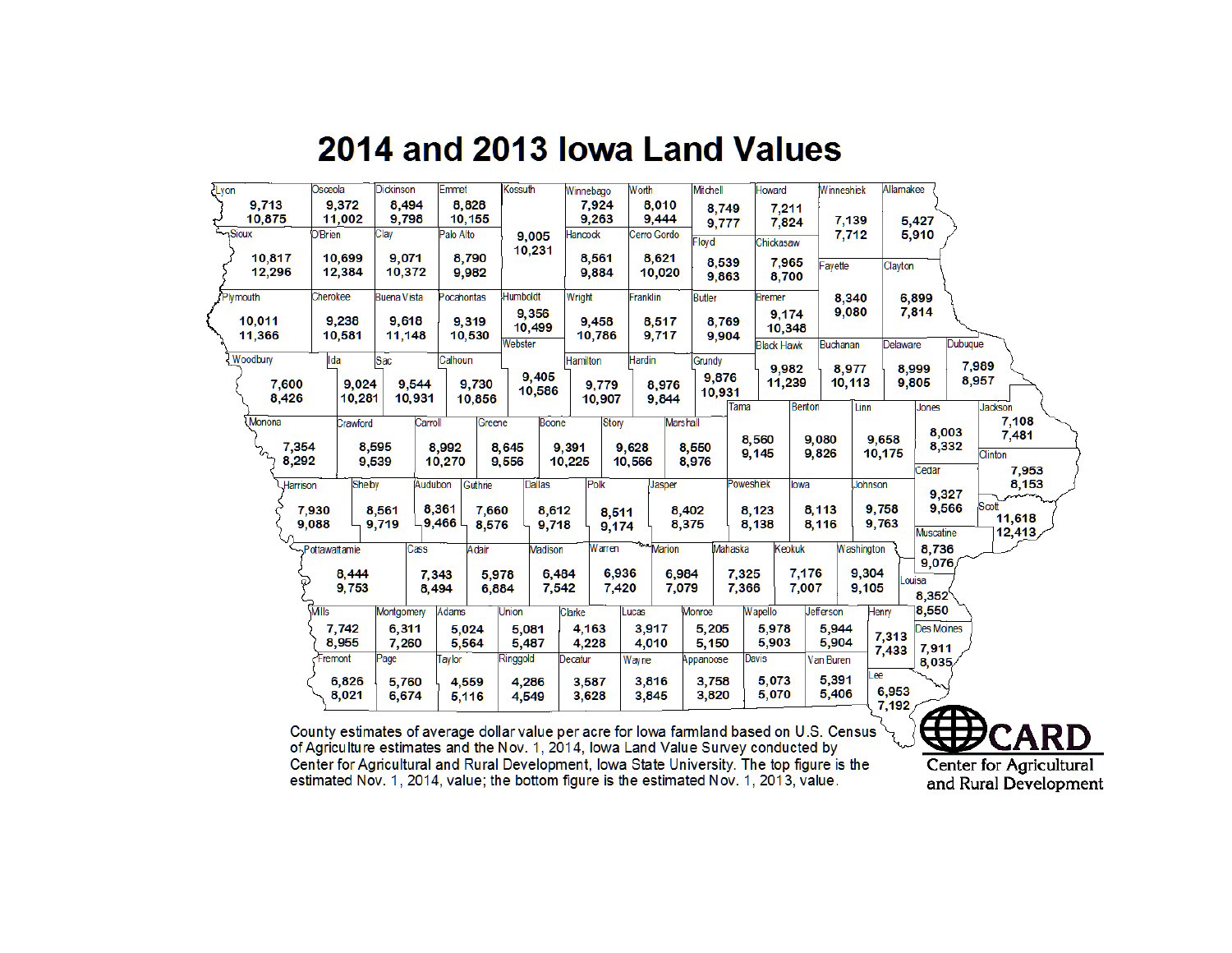### Percentage Change in Iowa Land Values 2013 to 2014

| Lyon                      | Osceda                      | <b>Dickinson</b>                  | Emmet                | Kossuth                | <b>Winnebago</b>     | Worth                | Mtchell                 | Howard              | <b>Winneshiek</b> | Allamakee           |                     |                           |
|---------------------------|-----------------------------|-----------------------------------|----------------------|------------------------|----------------------|----------------------|-------------------------|---------------------|-------------------|---------------------|---------------------|---------------------------|
| \$9.713                   | \$9,372                     | \$8,494                           | \$8,828              |                        | \$7,924              | \$8,010              | \$8,749                 | \$7,211             |                   |                     |                     |                           |
| $-10.68%$<br>Sioux        | $-14.81%$<br><b>O'Brien</b> | $-13.30%$                         | $-13.06%$            |                        | $-14.45%$            | $-15.18%$            | $-10.52%$               | $-7.85%$            | \$7,139           |                     | \$5,427             |                           |
|                           |                             | Clay                              | Palo Alto            | \$9,005<br>$-11.99%$   | Hancock              | Cerro Gordo          | <b>Floyd</b>            | Chickasaw           | $-7.43%$          |                     | $-8.18%$            |                           |
| \$10,817                  | \$10,699                    | \$9,071                           | \$8,790              |                        | \$8,561              | \$8,621              | \$8,539                 | \$7,965             | Favette           | Clayton             |                     |                           |
| $-12.03%$                 | $-13.60%$                   | $-12.54%$                         | $-11.94%$            |                        | $-13.39%$            | $-13.96%$            | $-13.42%$               | $-8.45%$            |                   |                     |                     |                           |
| Plymouth                  | Cherokee                    | <b>Buena Vista</b>                | <b>Pocahontas</b>    | <b>Humboldt</b>        | Wright               | Franklin             | <b>Butler</b>           | <b>Bremer</b>       | \$8,340           | \$6,899             |                     |                           |
|                           |                             |                                   |                      | \$9,356                |                      |                      |                         | \$9,174             | $-8.15%$          |                     | $-11.70%$           |                           |
| \$10,011<br>$-11.92%$     | \$9,238<br>$-12.69%$        | \$9,618<br>$-13.72%$              | \$9,319<br>$-11.50%$ | $-10.89%$              | \$9,458<br>$-12.32%$ | \$8,517<br>$-12.34%$ | \$8,769<br>$-11.46%$    | $-11.34%$           |                   |                     |                     |                           |
|                           |                             |                                   |                      | Webster                |                      |                      |                         | <b>Black Hawk</b>   | <b>Buchanan</b>   | Delaware            | <b>Dubuque</b>      |                           |
| Woodbury                  | Ida                         | Sac                               | Calhoun              |                        | <b>Hamilton</b>      | Hardin               | Grundy                  | \$9,982             | \$8,977           | \$8,999             |                     | \$7,989                   |
| \$7,600                   | \$9,024                     | \$9,544                           | \$9,730              | \$9,405                | \$9,779              | \$8,976              | \$9,876                 | $-11.18%$           | $-11.24%$         | $-8.22%$            |                     | $-10.80%$                 |
| $-9.80%$                  | $-12.23%$                   | $-12.69%$                         | $-10.37%$            | $-11.15%$              | $-10.35%$            | $-8.81%$             | $-9.65%$                |                     |                   |                     |                     |                           |
| Monona                    | Crawford                    | Carroll                           | Greene               | <b>Boone</b>           | Story                |                      | Tama<br><b>Marshall</b> | Benton              | Linn              |                     | Janes               | <b>Jackson</b><br>\$7,108 |
|                           |                             |                                   |                      |                        |                      |                      |                         | \$8,560             | \$9,080           | \$9,658             | \$8,003             | $-4.99%$                  |
| \$7,354                   |                             | \$8,595                           | \$8,992              | \$8,645                | \$9,391              | \$9,628              | \$8,550                 | $-6.39%$            | $-7.59%$          | $-5.08%$            | $-3.95%$            | Clinton                   |
| ر<br>11.31%ج <sup>7</sup> |                             | $-9.90%$                          | $-12.45%$            | $-9.54%$               | $-8.16%$             | $-8.88%$             | $-4.74%$                |                     |                   |                     | Cedar               | \$7,953                   |
| Harrison                  | Shelby                      | Auduban                           | Guthrie              | <b>Dallas</b>          | Polk                 | Jasper               |                         | Poweshiek<br>lowa   | Johnson           |                     |                     | $-2.45%$                  |
|                           |                             |                                   | \$8,361 \$7,660      |                        |                      |                      |                         |                     | \$8,113           |                     | \$9,327<br>$-2.50%$ | Scott                     |
|                           | \$7,930<br>$-12.74%$        | \$8,561<br>-11.92% -11.67%-10.68% |                      | \$8,612<br>$-11.38%$   | \$8,511<br>$-7.24%$  |                      | \$8,402<br>0.31%        | \$8,123<br>$-0.18%$ | $-0.04%$          | \$9,758<br>$-0.05%$ |                     | \$11,618                  |
|                           |                             |                                   |                      |                        |                      |                      |                         |                     |                   |                     | Muscatine           | $-6.40%$                  |
|                           | - Pottawattamie             | Cass                              | Adair                | Madison                | Warren               | Marion               | Mahaska                 | <b>Keokuk</b>       | Washington        |                     | \$8,736             |                           |
|                           | \$8,444                     |                                   | \$7,343              | \$6,484<br>\$5,978     | \$6,936              |                      | \$7,325<br>\$6,984      | \$7,176             | \$9,304           | ouisa               | $-3.74%$            |                           |
|                           | $-13.42%$                   |                                   | $-13.54%$            | $-14.02%$<br>$-13.17%$ | $-6.51%$             |                      | $-1.33%$<br>$-0.55%$    | 2.41%               | 2.18%             |                     |                     |                           |
|                           | <b>MIS</b>                  | Montgomery                        | <b>Adams</b>         | <b>Union</b>           | Clarke               | ucas                 | <b>Monroe</b>           | Wapello             | <b>Jefferson</b>  | Henry               | \$8,352<br>$-2.31%$ |                           |
|                           | \$7,742                     | \$6,311                           | \$5,024              | \$5,081                | \$4,163              | \$3,917              | \$5,205                 | \$5,978             | \$5,944           |                     | <b>Des Moines</b>   |                           |
|                           | $-13.54%$                   | $-13.07%$                         | $-9.71%$             | $-7.40%$               | $-1.55%$             | $-2.32%$             | 1.07%                   | 1.26%               | 0.69%             | \$7,313             | $-1.62%$ \$7,911    |                           |
|                           | Fremont                     | Page                              | Taylor               | Ringgold               | Decatur              | Wayne                | Appanoose               | <b>Davis</b>        | Van Buren         |                     | $-1.54%$            |                           |
|                           | \$6,826                     | \$5,760                           | \$4,559              | \$4,286                | \$3,587              | \$3,816              | \$3,758                 | \$5,073             | \$5,391           | Lee                 |                     |                           |
|                           | $-14.89%$                   | $-13.69%$                         | $-10.88%$            | $-5.78%$               | $-1.14%$             | $-0.76%$             | $-1.61%$                | 0.06%               | $-0.28%$          | \$6,953             |                     |                           |
|                           |                             |                                   |                      |                        |                      |                      |                         |                     |                   | $-3.32%$            |                     |                           |

County estimates of average dollar value per acre for lowa farmland based on U.S. Census of Agriculture  $\searrow$ estimates and the Nov. 1, 2014, Iowa Land Value Survey conducted by Center for Agricultural and Rural Development, Iowa State University. The top figure is the estimated Nov. 1, 2014, value; the bottom figure is the percentage of change from the estimated Nov. 1, 2013, value.

Center for Agricultural and Rural Development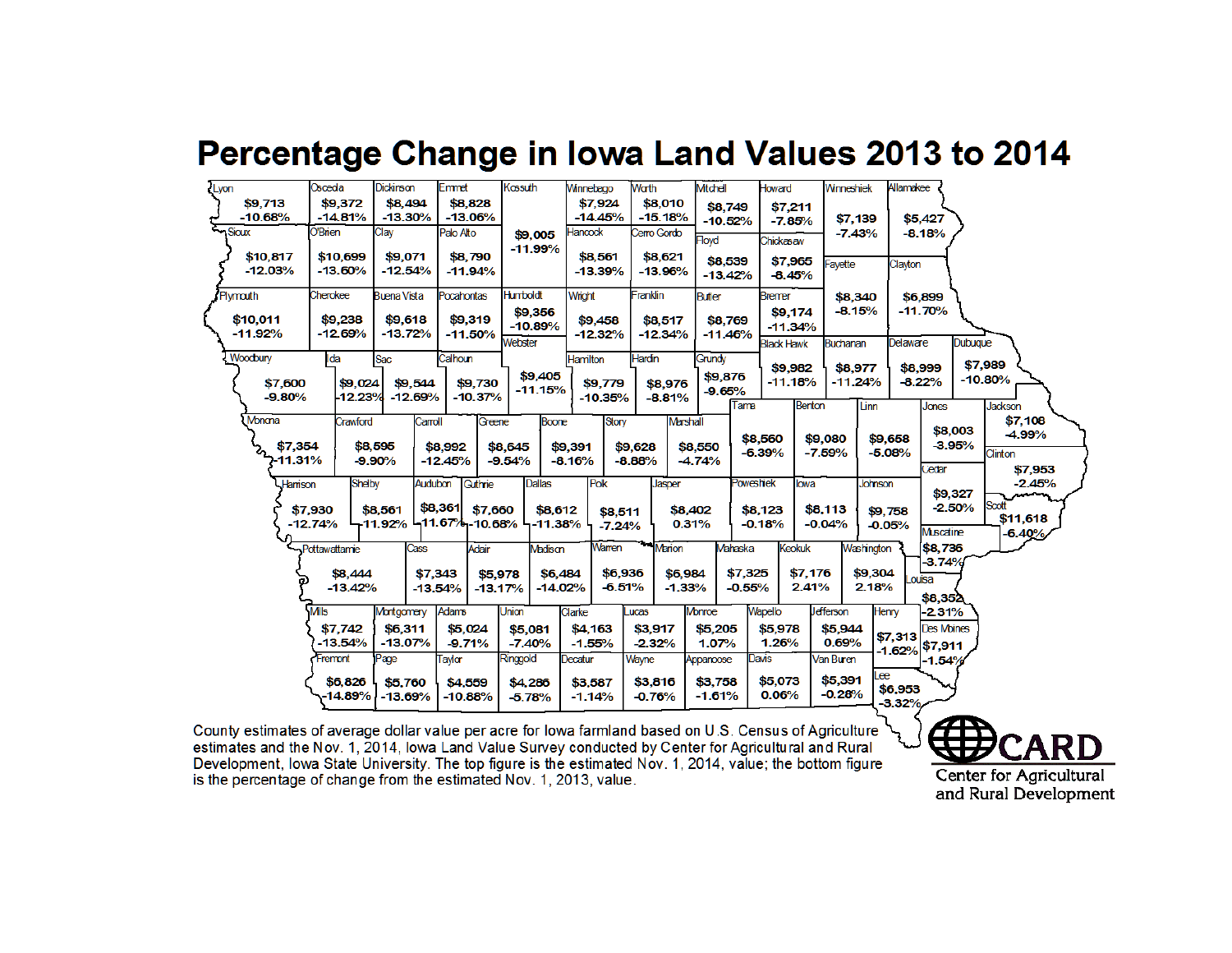

### 2014 Iowa Land Values by Crop Reporting District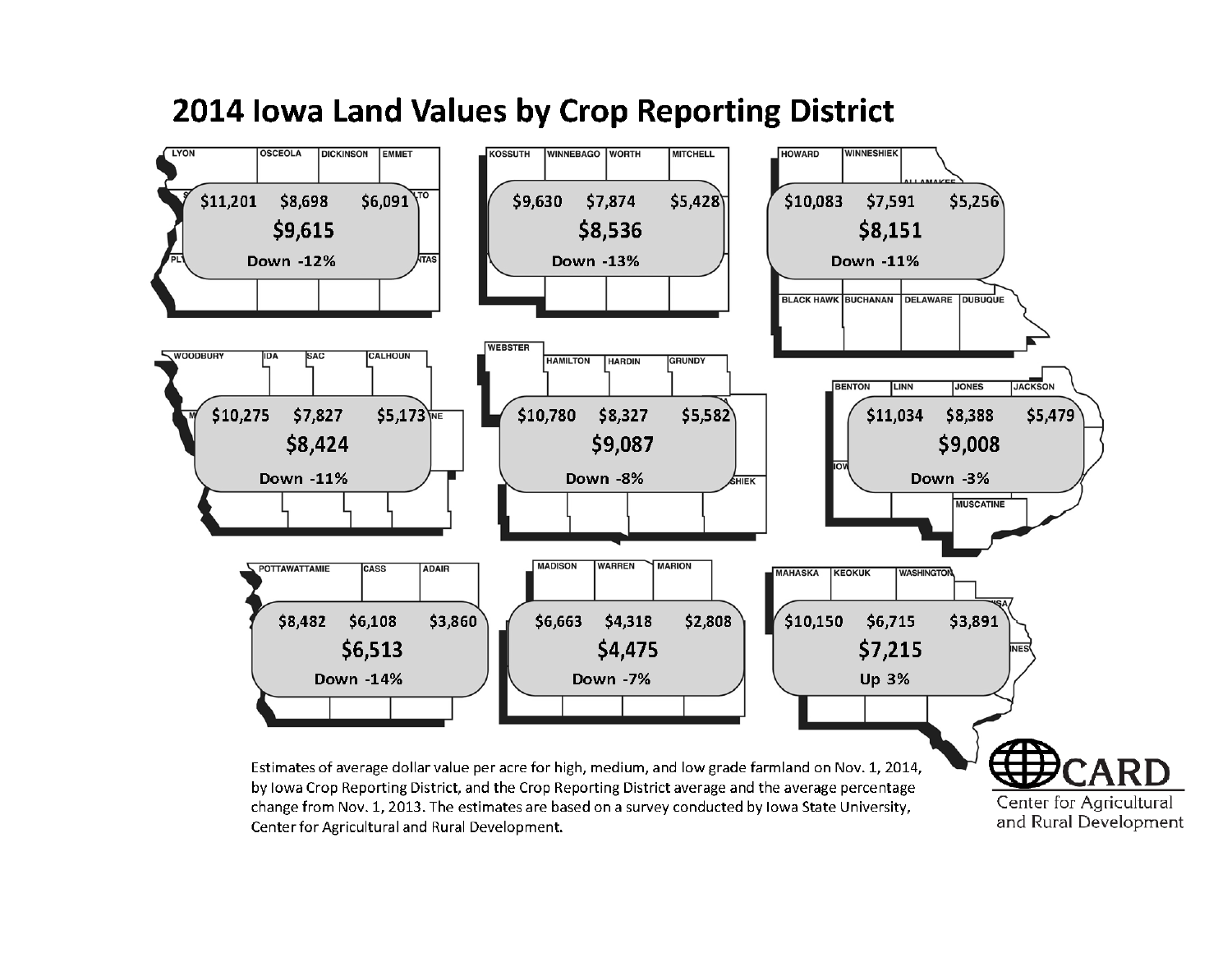## Percentage Change in Iowa Land Values 2013 to 2014

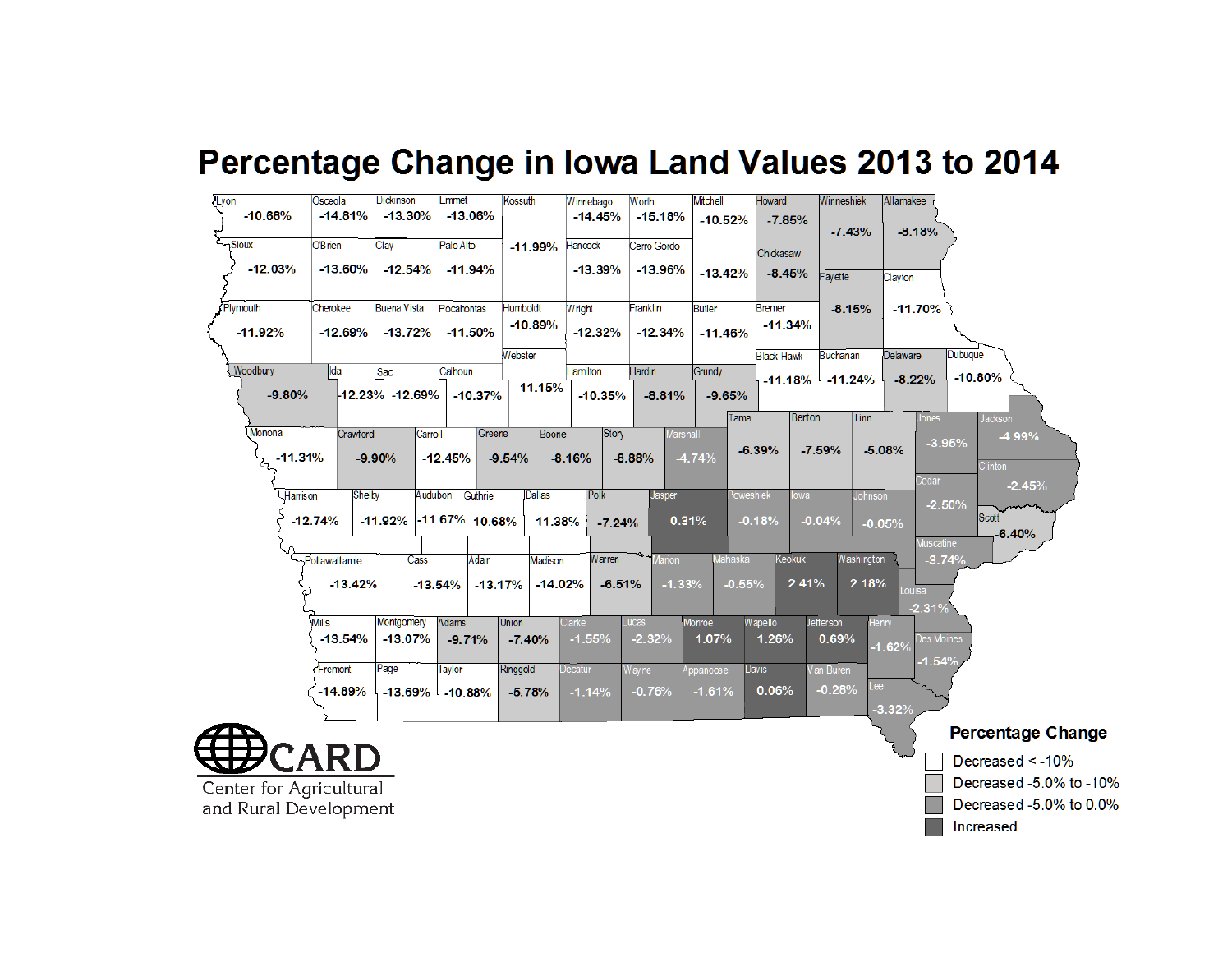

# **2014 Iowa Land Values**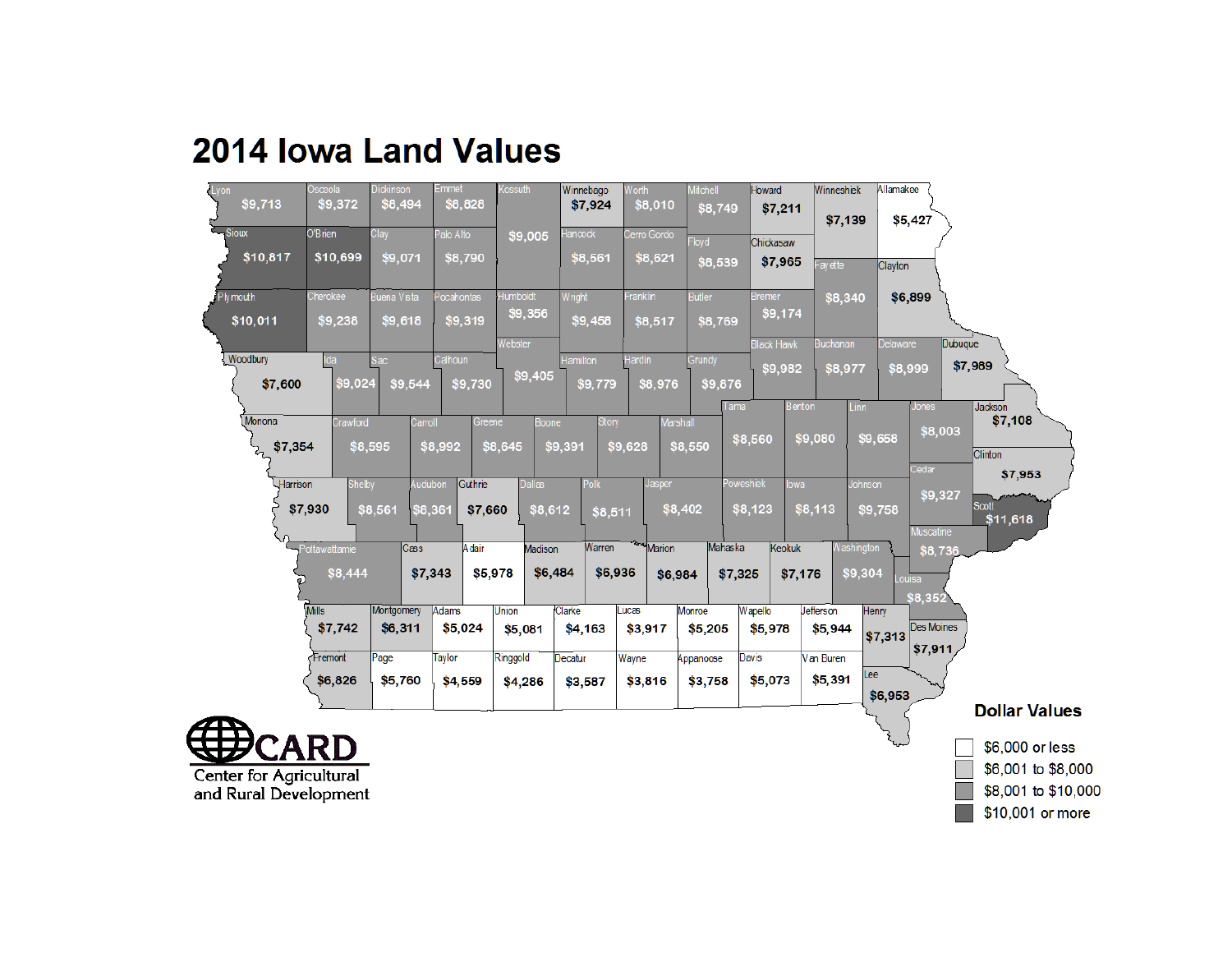

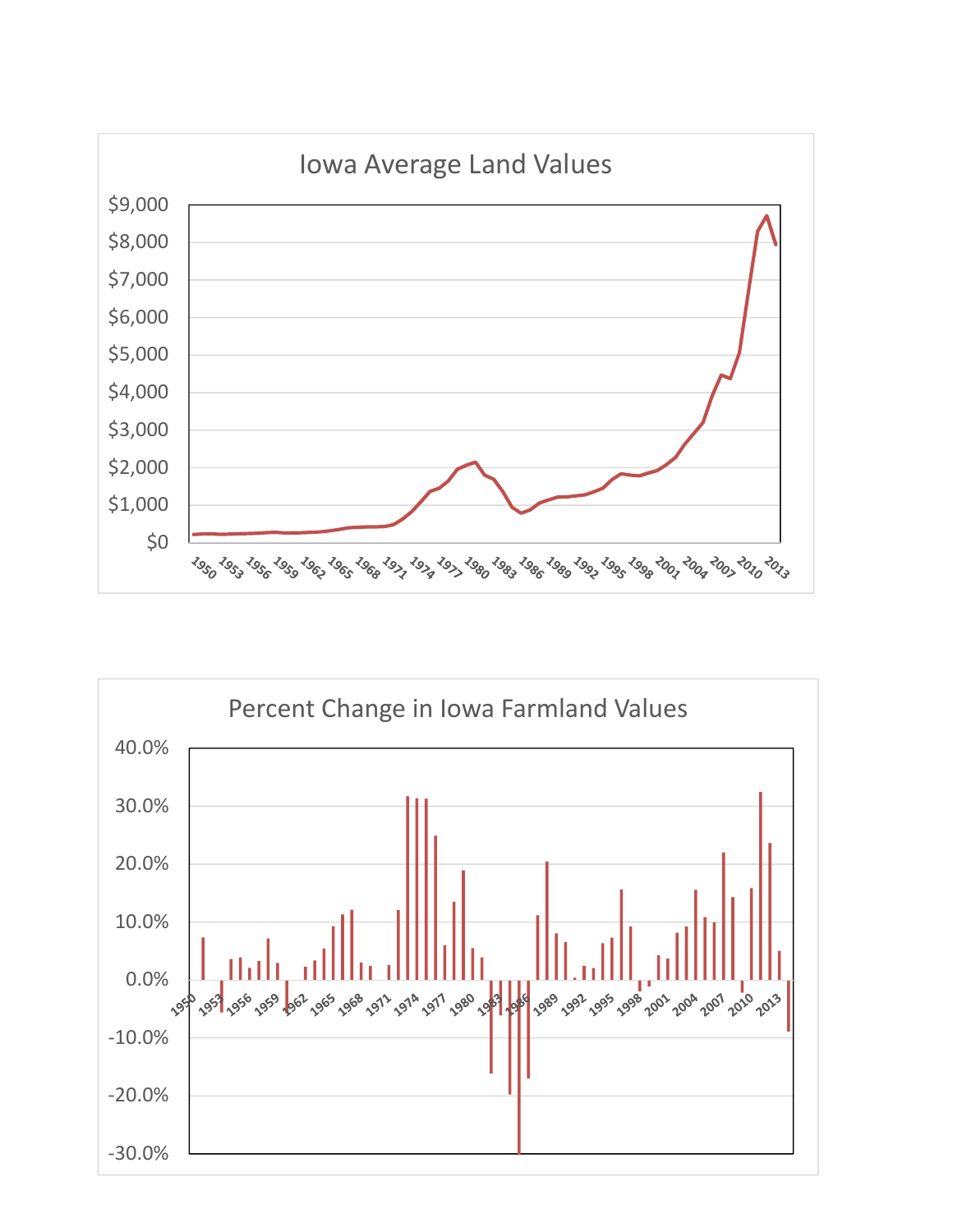